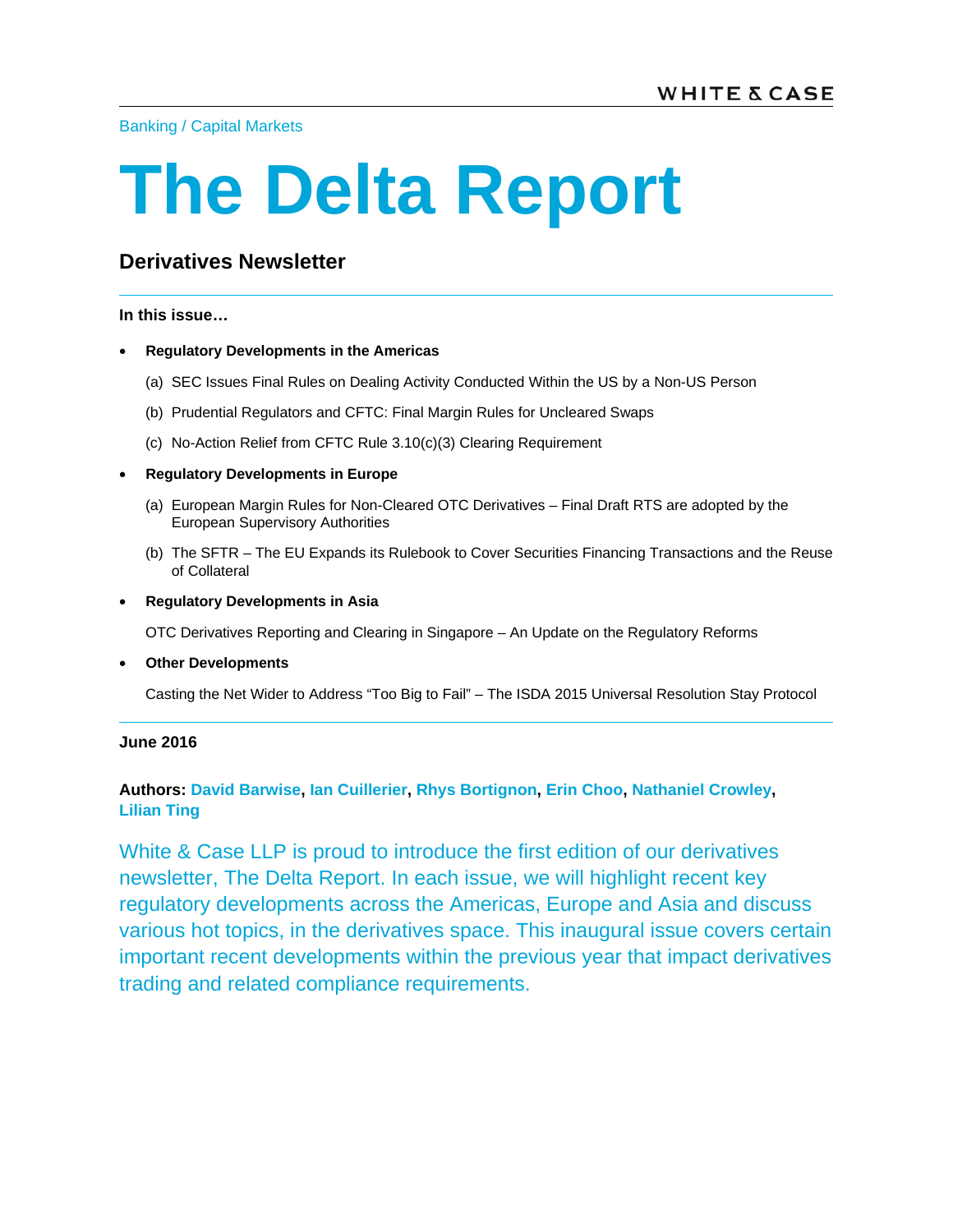# **Regulatory Developments in the Americas**

# **SEC Issues Final Rules on Dealing Activity Conducted Within the US by a Non-US Person**

#### **Introduction**

On May 1, 2013, the Securities and Exchange Commission ("**SEC**") adopted and made public for comment proposed rules and interpretive guidance<sup>1</sup> (the "2013 Cross-Border Proposing Release") to address the application of the provisions of the Securities Exchange Act of 1934 (the "**Exchange Act**") added by Subtitle B of Title VII of the Dodd-Frank Wall Street Reform and Consumer Protection Act (the "**Dodd-Frank Act**") to govern cross-border security-based swaps ("**SBS**") activities.

On June 25, 2014, the SEC adopted finalised rules (the "**2014 SEC Cross-Border Rules**") and interpretative guidance<sup>2</sup> based on some, but not all, of the proposed rules set out in the 2013 Cross-Border Proposing Release. Importantly, the SEC did not include in the 2014 SEC Cross-Border Adopting Release the proposed rules dealing with the regulation of SBS transactions between two non-US persons where one or both are conducting dealing activity within the US. The SEC noted that these rules would be the subject of a separate rulemaking proposal.

On April 29, 2015, the SEC adopted and made public for comment proposed rules that reflected a modified approach to the application of certain requirements of the Dodd-Frank Act to SBS transactions between two non-US persons where one or both are conducting dealing activity within the US<sup>3</sup> (the "2015 Cross-Border **Proposing Release**").

On February 10, 2016, the SEC issued a release<sup>4</sup> (the "2016 SEC Cross-Border Adopting Release") adopting rule amendments (the "**2016 SEC Cross-Border Rules**") relating to one of the proposals in the 2015 Cross-Border Proposing Release, finalising the criteria for SBS transactions between two non-US persons that count toward the non-US person's requirement to register as a security-based swap dealer ("**SBSD**"). The 2016 SEC Cross-Border Rules require a non-US person to include in its *de minimis* threshold calculations any transactions related to its security-based swap dealing activity that are arranged, negotiated, or executed using its personnel located in a US branch or office, or using personnel of its agent located in a US branch or office.

This article outlines the important concepts and consequences of the 2016 SEC Cross-Border Rules and provides a summary of the final rules and interpretative guidance set out in the 2014 SEC Cross-Border Adopting Release in order to present a complete picture of the SEC's current rule-making with respect to cross-border SBS transactions.

#### The CFTC's approach

Before we discuss the 2016 SEC Cross-Border Rules, it is useful to briefly set out how the CFTC currently handles the consequences of trading activity from the US. In November 2013, the CFTC issued a Staff Advisory<sup>5</sup> addressing the applicability of the CFTC's transaction level requirements to certain swap

 $\frac{1}{1}$  Cross-Border Security-Based Swap Activities; Re-Proposal of Regulation SBSR and Certain Rules and Form Relating to the Registration of Security-Based Swap Participants, Release No. 69490 (May 1, 2013), 78 FR 30967 (May 23, 2013), available at https://federalregister.gov/a/2013-1083.

Application of "Security-Based Swap Dealer" and "Major Security-Based Swap Participant" Definitions to Cross-Border Security-Based Swap Activities, Release No. 72472 (June 25, 2014), 79 FR 47277 (August 12, 2014 (republication)), available at https://federalregister.gov/a/R1-2014-1533. 3

Application of Certain Title VII Requirements to Security-Based Swap Transactions Connected with a Non-US Person's Dealing Activities That are Arranged, Negotiated, or Executed by Personnel Located in a US Branch or Office or in a US Branch or Office of an Agent, Release No. 34-74834 (April 29, 2015), 80 FR 27443 (May 13, 2015), available at https://federalregister.gov/a/2015-10382. 4

Security-Based Swap Transactions Connected With a Non-US Person's Dealing Activity that are Arranged, Negotiated, or Executed by Personnel Located in a US Branch or Office or in a US Branch or Office of an Agent; Security-Based Swap Dealer *De Minimis* Exception, Release No. 77104 (February 10, 2016), 81 FR 8597 (February 19, 2016), available at https://www.federalregister.gov/d/2016-03178. 5

CFTC Staff Advisory 13-69. For further information on CFTC Staff Advisory 13-69 please refer to our client alert available here.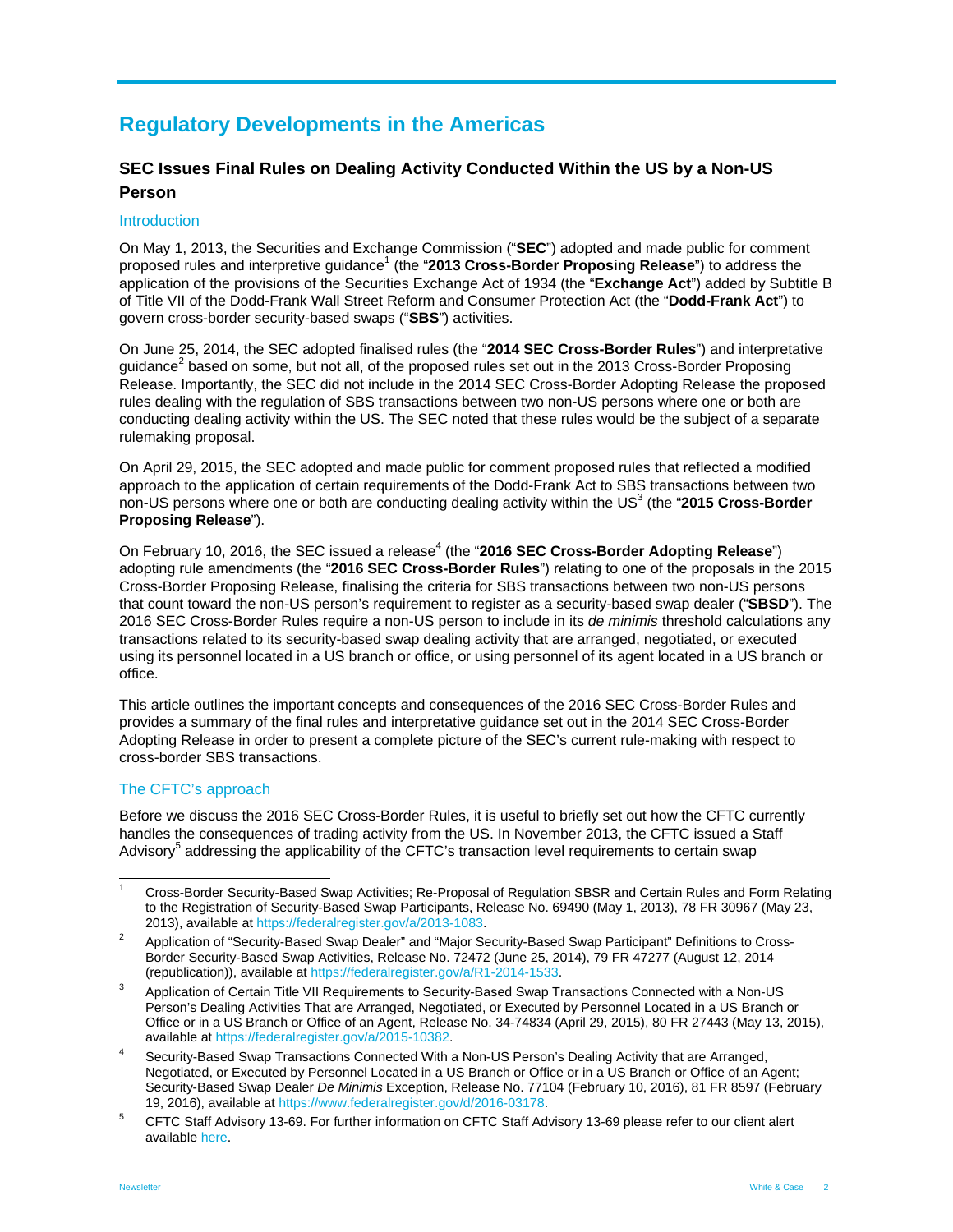transactions of non-US registered swap dealers arranged, negotiated or executed by its personnel or agents in the US. In accordance with the Staff Advisory, non-US registered swap dealers regularly using personnel or agents located in the US to arrange, negotiate or execute a swap with a non-US person are generally required to comply with the certain "Transaction-Level Requirements." Transaction-Level Requirements, as defined by the CFTC, include clearing and swap processing, margining, mandatory trade execution, swap trading relationship documentation, portfolio reconciliation and compression, real-time public reporting, trade confirmation, daily trading records and external business conduct standards.<sup>6</sup> The CFTC considers such activity results in US located personnel or agents performing core front-office activities of that swap dealers dealing business, which warranted regulation by the CFTC.

The CFTC sought comment on whether the Staff Advisory should be adopted as policy, either in whole or in part. Following receipt of various comments, the CFTC subsequently extended no-action relief until the earlier of September 30, 2016 and when the CFTC takes action in this respect.<sup>7</sup>

As we will see below, the SEC has taken a similar approach in the context of SBSD registration.

#### Definition of Security-Based Swap Dealer

The Exchange Act sets out certain activities that, if performed, would bring a person within the definition of SBSD. These activities are:

- (a) holding oneself out as a dealer in SBS transactions;
- (b) making a market in SBS transactions;
- (c) regularly entering into SBS transactions with counterparties as an ordinary course of business for a person's own account; or
- (d) engaging in any activity causing a person to be commonly known in the trade as a dealer in SBS transactions.

However, even if a person is engaged in any of the SBS activities listed above, it will not be designated as a SBSD if it engages in a *de minimis* level of SBS activity.

On May 23, 2012 the SEC and the CFTC published joint final rules in which they further defined various concepts relating to the regulation of swaps and SBS transactions and, relevantly, the SEC sets the thresholds that were applicable to the SBSD *de minimis* level as well as the types of SBS transactions that were to be counted in determining whether a person was above or below the applicable *de minimis* threshold. Currently, the thresholds are:

- (a) US\$8 billion in notional of credit default SBS transactions;
- (b) US\$400 million in notional of other types of SBS transactions; and
- (c) US\$25 million in notional of any type of SBS transaction with counterparties that are special entities (i.e., governments, government entities and certain benefit plans and endowments).

These thresholds represent the phase-in amounts and will be adjusted following further studies to be undertaken by the SEC.

The 2014 SEC Cross-Border Rules built on the joint final rules discussed above by requiring non-US persons to include in their *de minimis* threshold calculation any SBS transactions arising out of dealing activity with counterparties that are US persons and non-US persons if the non-US persons are a conduit affiliate or if a counterparty has a right of recourse against a US person under the SBS transaction.

The 2016 SEC Cross-Border Rules amend the existing rules governing the *de minimis* threshold calculation by including certain dealing activity by a non-US person that has the specified connection with the US.

 6 Interpretive Guidance and Policy Statement Regarding Compliance With Certain Swap Regulations; Rule, 78 FR 45292 (July 26, 2013), available here https://federalregister.gov/a/2013-17958. For further information on the CFTC's cross-border guidance please see our client alert available here. 7

CFTC No-Action Letter No. 15-48. For further information on CFTC Staff Advisory 13-69 please refer to our client alert available here. For information on the CFTC's cross-border guidance please refer to our client alert available here.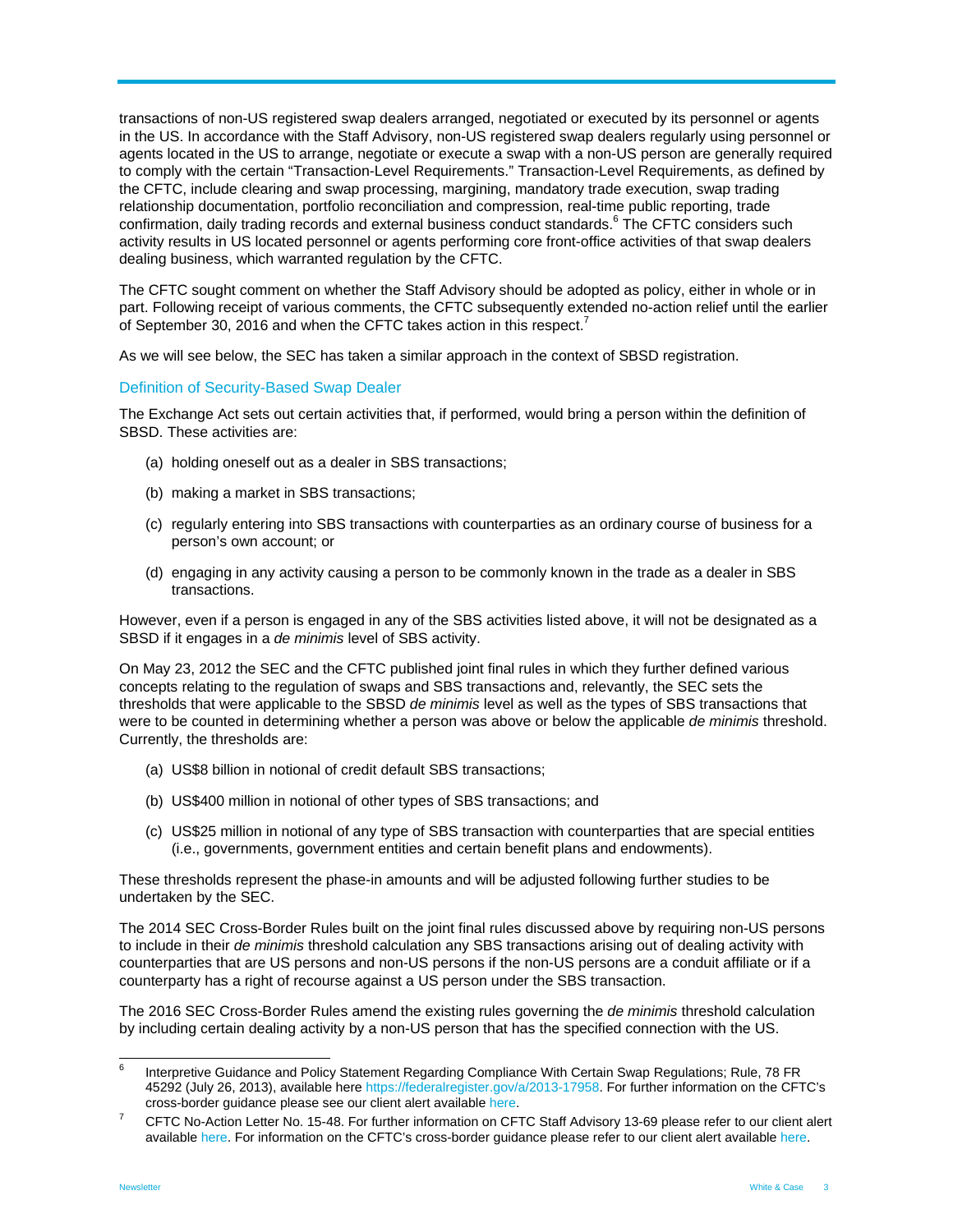#### 2014 SEC Cross-Border Rules

#### **Definition of US Person**

Under the 2014 SEC Cross-Border Rules, a "US person" is defined as:

- (a) any natural person resident in the United States;
- (b) any partnership, corporation, trust, investment vehicle, or other legal person organised, incorporated, or established under the laws of the United States or having its principal place of business in the United States;
- (c) any account (whether discretionary or non-discretionary) of a US person; or
- (d) any estate of a decedent who was a resident of the United States at the time of death.

Certain international organisations such as the World Bank, the International Monetary Fund and the United Nations as well as their agencies and pension plans are excluded from the definition of US person.<sup>8</sup>

The 2014 SEC Cross-Border Rules provide that a person may rely on a counterparty's representation regarding its status as a US person, unless such person knows, or has reason to know, that the representation is inaccurate.<sup>9</sup> Importantly, a counterparty's representations regarding a person's status as a US person for purposes of CFTC regulations cannot be relied on for this purpose, although they may be useful in certain circumstances.

#### **Registration and Regulations of SBSDs**

As mentioned earlier, the Dodd-Frank Act introduced the concept of SBSDs, and requires entities that meet the definition of SBSD to register with the SEC.

Unlike the SBSD definition, the definition of major security-based swap participants ("**MSBSP**") does not focus on the quality of a person's swap market activities or on how the person "presents itself to the market." Rather, using objective numerical standards, the focus is on assessing the potential MSBSP's market impact and the risks associated with the person's SBS transaction positions. As with SBSDs, though, a person would not have to register as an MSBSP if the person's SBS transaction positions remain below certain thresholds. Due to the very limited application of this concept (the SEC estimates that there may only be five institutions that will be required to register as MSBSPs), this article does not provide any further information on MSBSPs.

#### **Which Cross-Border SBS Dealing Transactions Count Towards the SBSD De Minimis Threshold?**

Whether a SBS transaction is included in a person's *de minimis* threshold determination for SBSDs depends on the regulatory status of the applicable person and of its counterparties. Please refer to part 6 of this article for the rules regarding the counting of additional SBS transactions towards the *de minimis* thresholds under the 2016 SEC Cross-Border Rules.

We set out below details on the types of transactions that are to be counted towards the *de minimis* threshold.

#### (a) **US person**

A US person is required to count all of its SBS dealing transactions with US persons and non-US persons, including transactions conducted through a foreign branch.<sup>10</sup>

#### (b) **Non-US person that is not a conduit affiliate**

A non-US person that is not a conduit affiliate (as defined below) is required to count all its SBS dealing transactions with:

(i) US persons (other than foreign branches of US registered SBSDs, see below); and

 8 Supra note 2 at 93-4.

<sup>9</sup> Supra note 2 at 94.

<sup>10</sup> Supra note 2 at 79.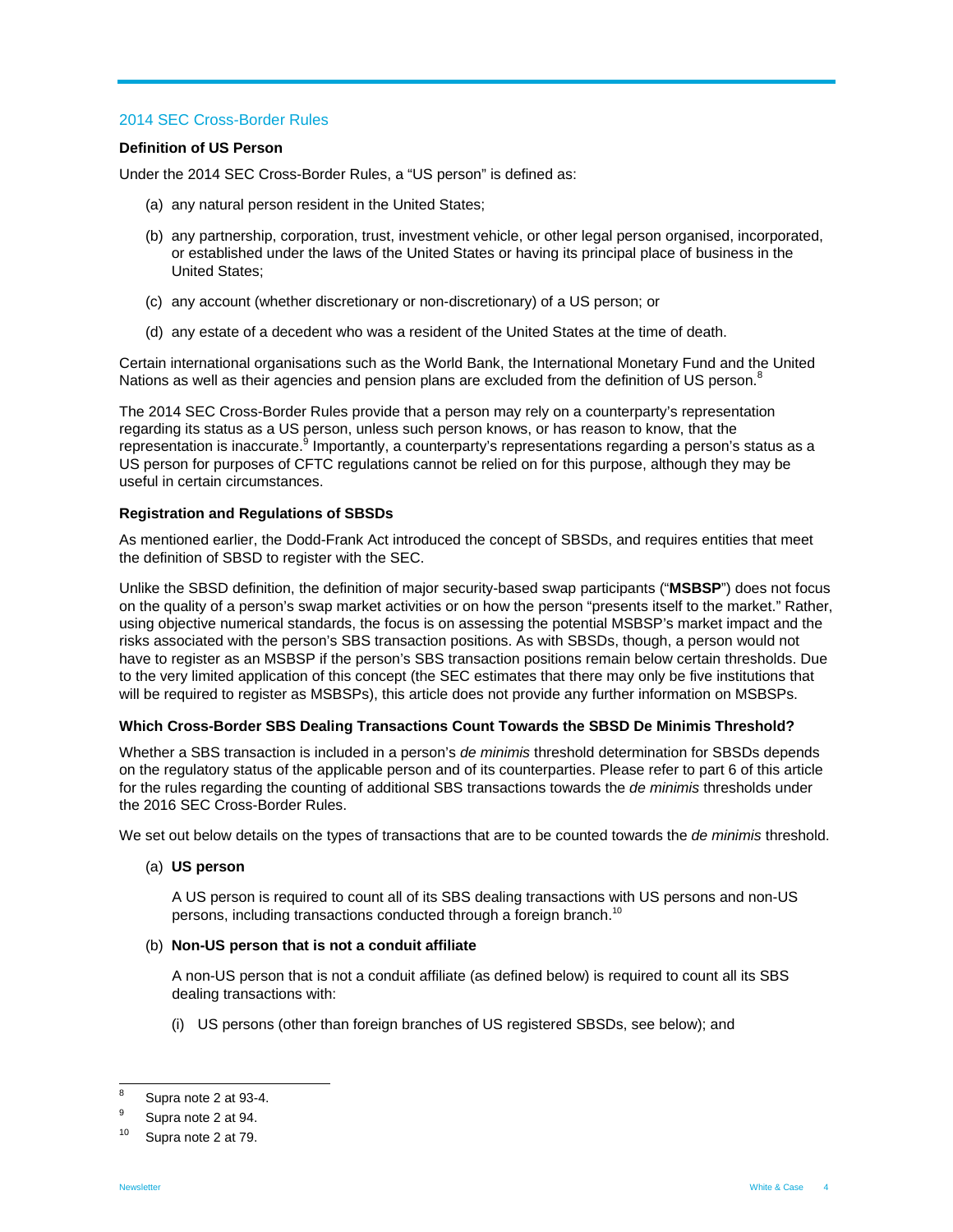(ii) non-US persons that have a right of recourse against a commonly controlled US affiliate of the counting entity. According to the SEC, a right of recourse exists "if the counterparty has a conditional or unconditional legally enforceable right, in whole or in part, to receive payments from, or otherwise collect from, a US person that is controlling, controlled by, or under common control with the counting entity in connection with the non-US Person's obligations under the SBS transaction."

#### (c) **Non-US person that is a conduit affiliate**

A conduit affiliate is required to count all their SBS dealing transactions against the de minimis threshold, regardless of the status of the counterparty.

Generally, a conduit affiliate is a non-US affiliate of a US person that enters into SBS transactions in the regular course of business with non-US persons, or with certain foreign branches of US banks that are registered SBSDs, on behalf of one or more of its US affiliates under common control, and enters into offsetting transactions with its US affiliates to transfer the risks and benefits of those SBS transactions. Affiliates registered as SBSDs or MSBSPs are not considered conduit affiliates.

In determining whether a person has met its *de minimis* threshold, a person is required to aggregate its positions with those of its affiliates (i.e., entities that it controls, that control it or with which it is under common control) to the extent such affiliates are also required to count SBS transactions towards their own *de minimis*  thresholds. This requirement does not include an affiliate that is a registered SBSD (or a person that has exceeded the *de minimis* threshold and is in the process of registering as a SBSD).

With respect to SBS transactions with a foreign branch of a US person, the 2014 SEC Cross-Border Rules allow non-US persons to not count their SBS transactions with foreign branches of US persons against the *de minimis* thresholds only when the foreign branch is part of a registered SBSD (or a person that has exceeded the *de minimis* threshold and is in the process of registering as a SBSD). A SBS transaction is conducted through a foreign branch if (i) the foreign branch is the counterparty to the transaction; and (ii) the SBS transaction is arranged, negotiated and executed on behalf of the foreign branch solely by persons located outside the US.

The 2014 SEC Cross-Border Rules define a "foreign branch" of a US bank to mean a branch that is (a) located outside the United States, (b) operates for valid business reasons and (c) is engaged in the business of banking and is subject to substantive banking regulation in the jurisdiction where it is located.

#### **Exception for Cleared Anonymous Transactions**

SBS transactions that a non-US person enters into anonymously on an execution facility or national securities exchange and that are cleared through a clearing agency are excepted from being counted against the *de minimis* thresholds (unless the non-US person is a conduit affiliate).<sup>11</sup> The 2014 SEC Cross-Border Rules require that the transaction be actually "anonymous" (i.e., unknown to the non-US person prior to the transaction).<sup>12</sup> The cleared anonymous transactions exception was adopted to avoid the exclusion of US market participants with non-US members because of the prospect of dealer regulation.<sup>1</sup>

#### 2015 Cross-Border Proposing Release

The 2015 Cross-Border Proposing Release broadly set out proposed rules in the following areas:

- (a) application of the *de minimis* exception to SBS transactions connected with a non-US person's dealing activity that are arranged, negotiated or executed by the personnel of such person located in the United States;
- (b) application of the external business conduct standards to such SBS transactions; and
- (c) application of the regulatory reporting and public dissemination requirements to such SBS transactions.

 $11$ Supra note 2 at 159.

 $12$  Supra note 2 at 160.

Supra note 2 at 158.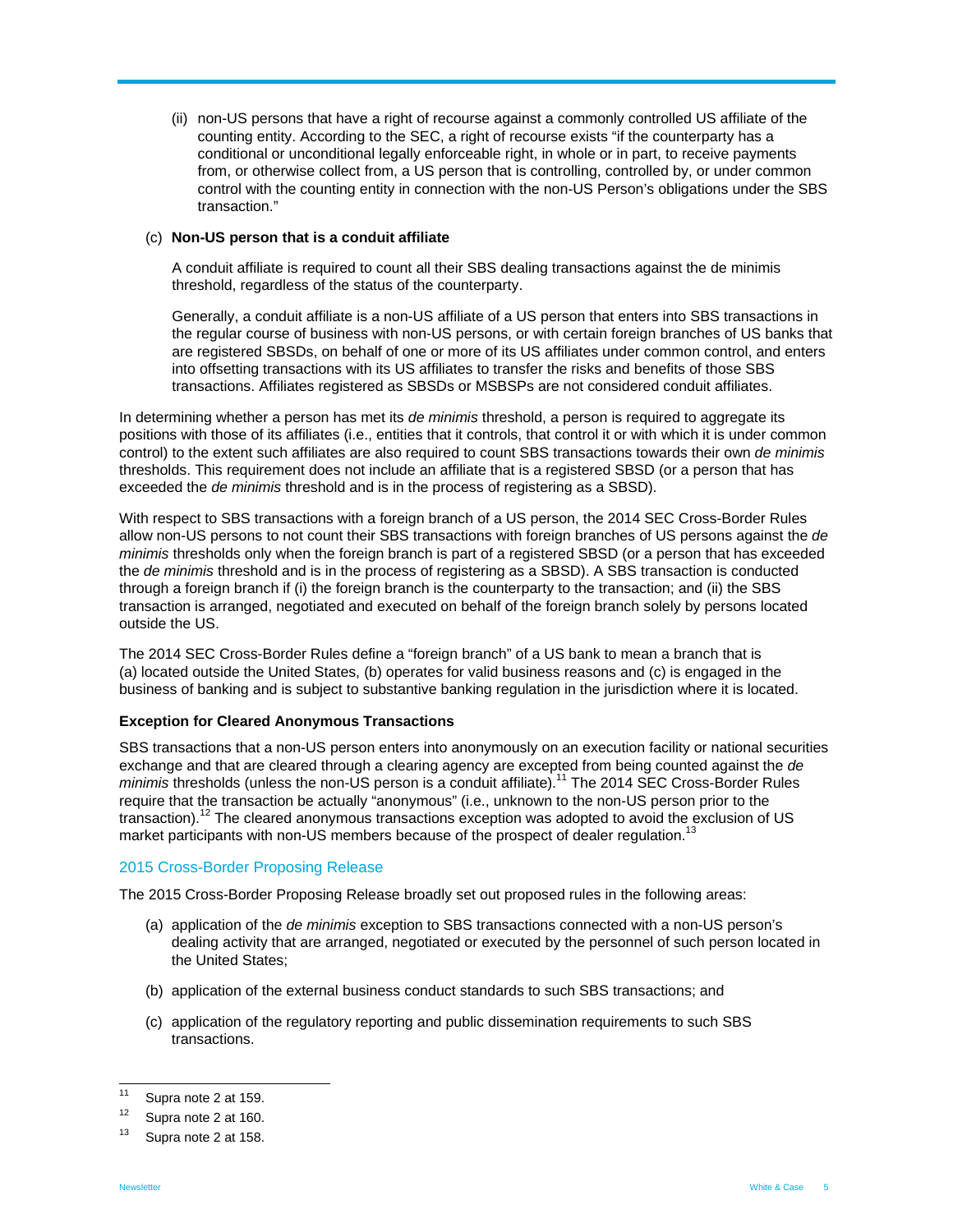The *de minimis* threshold calculation application in 2015 Cross-Border Proposing Release was a response to the significant concerns raised by market participants to the SEC's proposed approach in the 2013 Cross-Border Proposing Release. In the 2013 Cross-Border Proposing Release, the SEC sought to require a non-US person to include in its SBSD *de minimis* threshold calculation those transactions that fell within the definition of "transaction[s] conducted within the United States." The SEC had defined this phrase as any "security-based swap that is solicited, negotiated, executed or booked within the United States, by or on behalf of either counterparty to the transaction, regardless of location, domicile or residence status of either counterparty to the transaction." It would not have, however, included a transaction conducted through a foreign branch of a US bank. This would have required a person undertaking dealing activity to include in its *de minimis* threshold calculation any transaction where such person, its counterparty or their respective agents performed relevant SBS transaction dealing activity from within the United States. The approach set out in the 2016 Cross-Border Proposing Release captured a narrower range of activities than those initially proposed and therefore represented a softening of the original formulation set out under the 2013 Cross-Border Proposing Release.

Of the proposals made in the 2015 Cross-Border Proposing Release, only the first item addressing the application of the *de minimis* exception to non-US persons was generally adopted and finalised in the 2016 SEC Cross-Border Adopting Release.

#### 2016 SEC Cross-Border Rules

The 2016 SEC Cross-Border Rules are consistent with the US activity test proposed in the 2015 Cross-Border Proposing Release, which focuses on whether the sales or trading personnel (or such personnel of its agent) carrying out market-facing SBS dealing activities for non-US persons are located in the United States.

#### **SBSD De Minimis Threshold Calculation**

Pursuant to the 2016 SEC Cross-Border Rules set out in the 2016 SEC Cross-Border Adopting Release (and consistent with the 2015 Cross-Border Proposing Release), a non-US person would only be required to include in its SBSD *de minimis* threshold calculation any SBS transaction connected with its SBS dealing activities that it enters into with another non-US person when such SBS transaction is *arranged, negotiated or executed* by personnel of the non-US person located in a US branch or office, or by personnel of the non-US person's agent located in a US branch or office. This approach is consistent with that currently followed for the registration of brokers and dealers under the Exchange Act.

For the purposes of the 2016 SEC Cross-Border Rules, the SEC has provided the following guidance:

- (a) "**arrange**" and "**negotiate**" indicate market-facing activity of sales or trading personnel (or personnel who engage in sales and trading even if they are not formally designated as sales persons or traders) in connection with a particular transaction, including interaction with counterparties or their agents, and does not include internal functions (such as design or processing of trades or other back-office activities). The final rules also do not include the preparation of underlying documentation for a transaction, including negotiation of a master agreement and related documentation.
- (b) "**execute**" indicates the market-facing act that, in connection with a particular transaction, causes the person to become irrevocably bound under that transaction under applicable law.
- (c) "**arranging, negotiating or executing**" includes directing other personnel to arrange, negotiate or execute a particular transaction, but does not include booking.
- (d) "**located in a US branch or office**" only includes those personnel, whether of the non-US person or its agent, physically located in a US branch or office. This would generally include personnel assigned to, on an ongoing or temporary basis, or regularly working in a US branch or office, but would not include those only incidentally present in the US (e.g., due to attendance at an educational or industry conference). This would capture personnel located in a US branch or office that respond to inquiries from a non-US person counterparty because it was outside of business hours in the counterparty's jurisdiction.
- (e) "**personnel**" should be interpreted, with respect to both the non-US person and its agent, in a manner consistent with the definition of "associated person of a security-based swap dealer" as contained in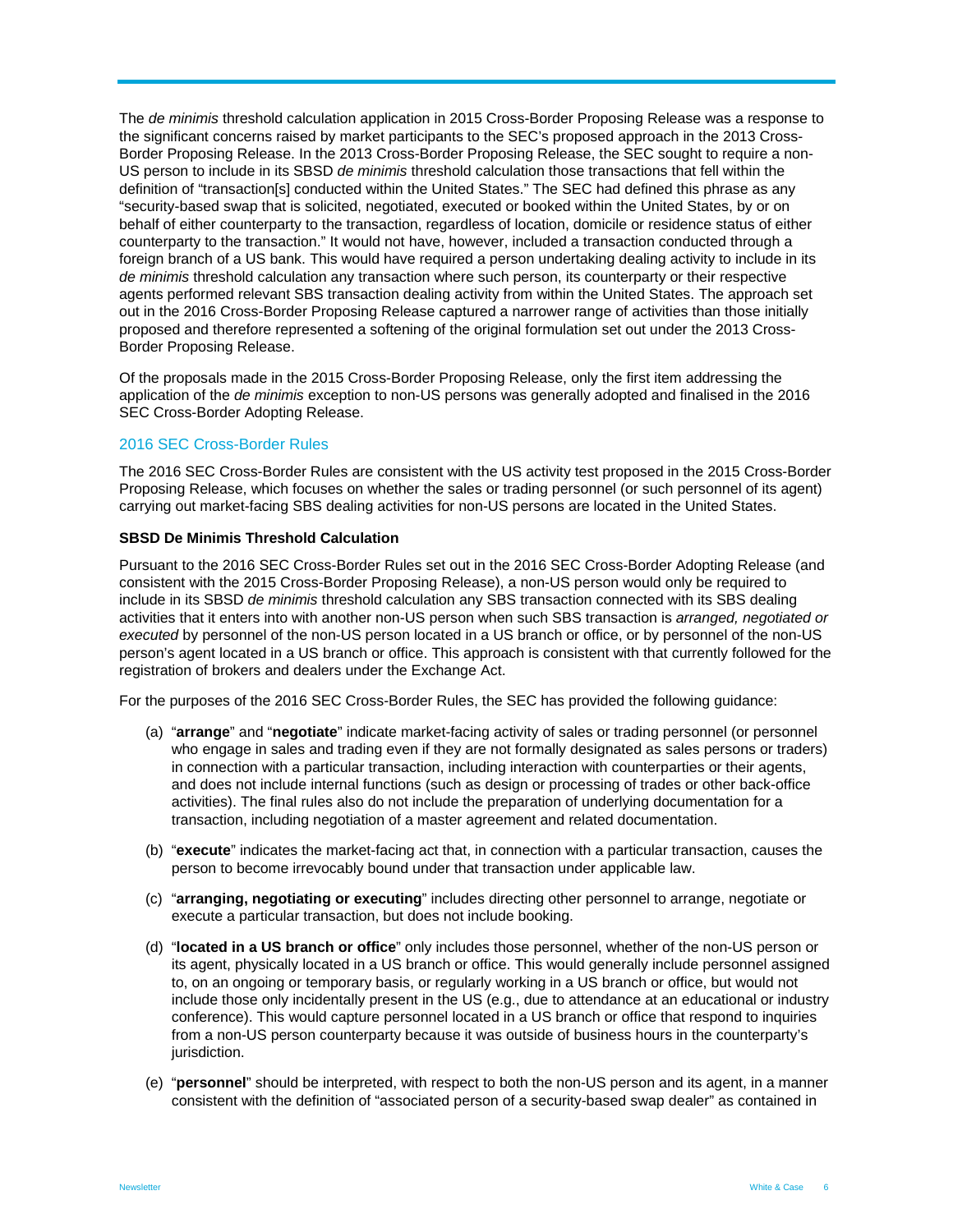section  $3(a)(70)$  of the Exchange Act,<sup>14</sup> regardless whether such non-US person or its agent is itself a SBSD.

The SEC stated in the accompanying interpretative guidance that the following activities undertaken by personnel located in the US would not, on their own, require a SBS transaction to be included in a non-US person's SBSD *de minimis* threshold calculation:

- (a) submission of the SBS transaction for clearing in the US;
- (b) reporting of the SBS transaction to a security-based swap data repository in the US;
- (c) collateral management of an SBS transaction, such as the exchange of margin, that occurs in the US;
- (d) preparation of underlying documentation for the SBS transaction, including negotiation of a master agreement and related documentation, or performing ministerial or clerical tasks in connection with the SBS transaction; and
- (e) booking the SBS transaction in the non-US person.

In interpreting and applying the 2016 SEC Cross-Border Rules, it is helpful to understand the SEC's view on the appropriate territorial application of the Dodd-Frank Act. The SEC explained in the 2015 Cross-Border Proposing Release and reiterated in the 2016 SEC Cross-Border Adopting Release that the regulatory requirements applicable to SBS transactions under the Dodd-Frank Act are not solely focused on the risks to the US financial system. The SEC rejected the commenters' suggestion of assessing a SBS dealing activity's counterparty credit risk to judge if there is a nexus sufficient to warrant SBSD registration. With respect to the regulation of SBSDs, in the SEC's view, the appropriate analysis is whether a non-US person under a SBS transaction is engaged, in the US, in any of the activities set out in the definition of SBSD (see above) and, if so, it is appropriate under a territorial approach to require that non-US person to include such SBS transaction in its *de minimis* threshold calculation. The SEC is more broadly concerned with market stability and transparency and, as such, considers that any dealer activity being conducted in the US should be subject to appropriate regulatory oversight. The SEC anticipates that the significant proportion of dealing activity captured by the 2016 SEC Cross-Border Rules will likely be transactions carried out by foreign affiliates of US financial groups. The SEC noted that it expects the 2016 SEC Cross-Border Rules to reduce the likelihood of competitive disparities and market fragmentation between non-US-person dealers and US-person dealers.

The SEC stated that it does not intend for market participants to look beyond those personnel who are involved in, or directing, market-facing activities in connection with a particular SBS transaction. That is, the involvement of non-market-facing personnel located in a US branch or office in a transaction would not fall within the scope of the rules. The SEC's reasoning for taking this approach is consistent with its territorial approach discussed above–that is, activities in the US that do not involve the arrangement or negotiation of the economic terms of a SBS transaction are unlikely to raise the types of concerns addressed by the Dodd-Frank Act.

For example, it is for this reason that, unlike the original proposed rules set out in the 2013 Cross-Border Proposing Release that required a non-US person engaged in dealing activity to include in its *de minimis*  threshold calculation any "transaction conducted within the United States", the finalised rule set out in the 2016 SEC Cross-Border Adopting Release does not include booking a trade as an activity that would result in a SBS transaction being counted in the *de minimis* threshold calculation, as the SEC considers booking activity to not be a market-facing activity.

#### **Exception for Cleared Anonymous Transactions**

A non-US person, other than a conduit affiliate (see paragraph 4.4), is not required to include in its *de minimis*  threshold calculation a SBS transaction that is entered into anonymously and is cleared.

However, in the 2016 SEC Cross-Border Adopting Release, the SEC confirmed that this exception will not apply to non-US person transactions that are arranged, negotiated or executed by US personnel, primarily because a non-US person is only required to look to the location of its own SBS dealing activity and not that of the other party in determining whether to count SBS transactions in its *de minimis* threshold calculation. As such, the SEC has determined that applying this exception is inconsistent with the purposes underlying the

 $14$ This section is substantially similar to section 3(a)(18) of the Exchange Act.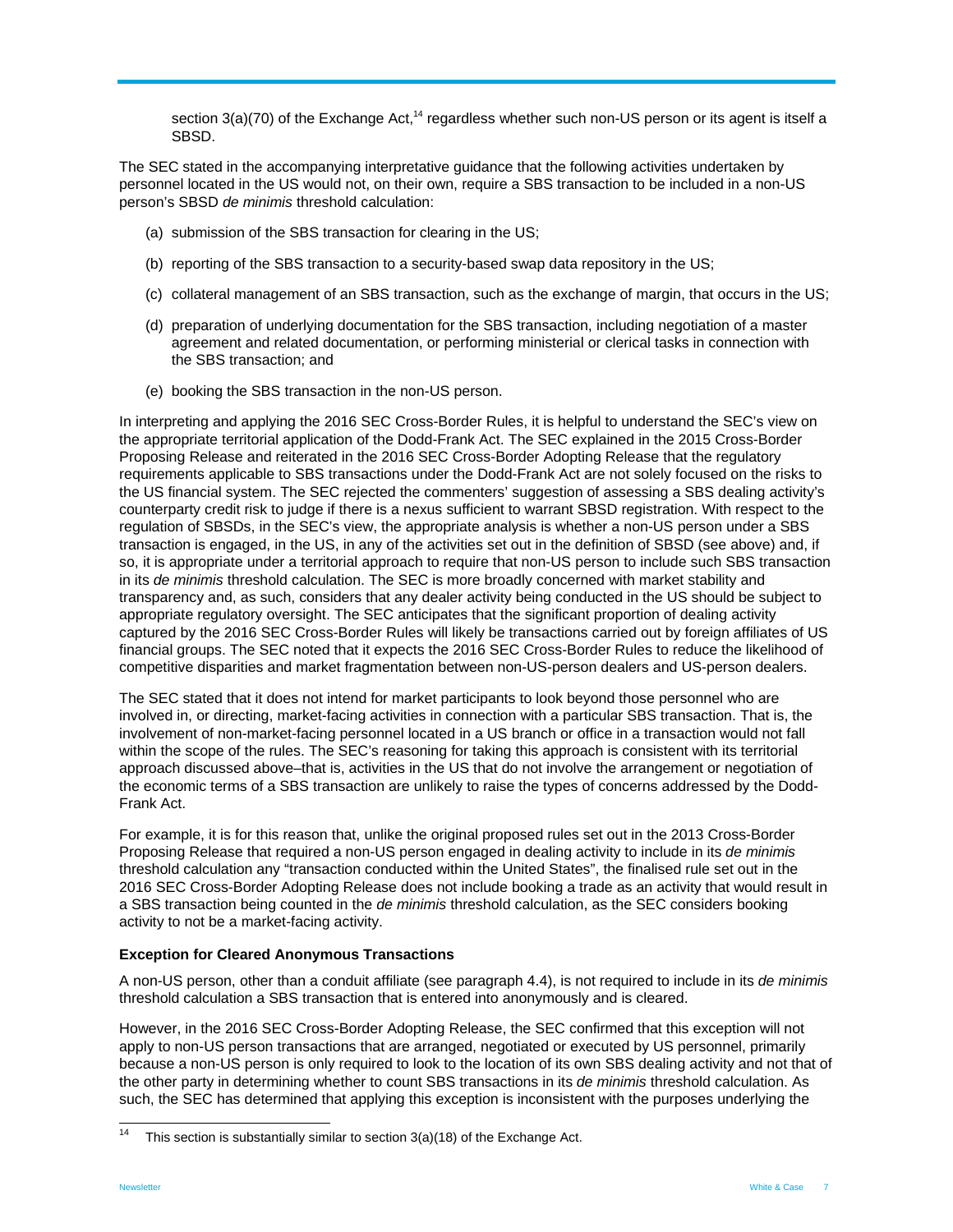exception, namely of only exempting non-US persons from having to determine the treatment of SBS transactions under the *de minimis* exception in circumstances where the information necessary to make that determination is unavailable.

#### Substituted Compliance

In large part, the SEC expects to address the issue regarding the availability of substituted compliance as part of future rulemakings.15 However, the 2014 SEC Cross-Border Rules include a final procedural rule regarding substituted compliance stating that a request for a substituted compliance order may be submitted either by a party that potentially would comply with requirements under the Exchange Act pursuant to a substitute compliance order, or by a relevant foreign financial regulatory authority or authorities.<sup>1</sup>

The 2014 SEC Cross-Border Rules further provide that a substituted compliance proposal should include supporting documentation regarding the methods that foreign financial regulators use to enforce compliance with the applicable rules.<sup>17</sup> The SEC requires such information because substitute compliance assessments will not be limited to comparison of underlying goals, but will include the capability of foreign regulators to monitor compliance and enforce actions in response to violations.<sup>18</sup>

Finally, since foreign regulators may submit substituted compliance proposals, the SEC has expanded the scope of the confidentiality requests to such proposals pursuant to any applicable provisions governing confidentiality under the Exchange Act.<sup>19</sup>

#### Anti-fraud Rule

The provisions of the rules and guidance mentioned above do no limit the cross-border reach of the anti-fraud provisions or other provisions of the federal securities law that are not addressed in the 2014 SEC Cross-Border Rules and the 2016 SEC Cross-Border Rules.<sup>20</sup> The SEC interprets cross-border antifraud enforcement to include cross-border frauds that implicate US territory, US markets, US investments, other US market participants, and other US interests.<sup>21</sup> The SEC's anti-fraud enforcement authority includes the authority under the Exchange Act, the Securities Act and the Investment Advisers Act. $2^2$ 

#### Looking Ahead

The 2016 SEC Cross-Border Rules became effective on April 19, 2016. The compliance date for the 2016 SEC Cross-Border Rules is the later of February 1, 2017, or the date that is two months prior to the compliance date for SBSD registration (as provided in the SEC's release<sup>23</sup> addressing SBSD and MSBSP registration requirements).

Other than the US activity test for *de minimis* threshold calculation discussed above, the 2016 SEC Cross-Border Adopting Release does not address the other proposals from the 2015 Cross-Border Proposing Release. The SEC anticipates addressing the application of external business conduct standards or clearing and trade execution requirements to certain SBS transactions in subsequent releases.

<sup>15</sup> Supra note 2 at 278.

<sup>16</sup> Supra note 2 at 279.

 $^{17}$  Supra note 2 at 280.

Supra note 2 at 280.

<sup>19</sup> Supra note 2 at 281.

 $20$  Supra note 2 at 285.

<sup>&</sup>lt;sup>21</sup> Supra note 2 at 288. Supra note 2 at 286.

<sup>&</sup>lt;sup>23</sup> Registration Process for Security-Based Swap Dealers and Major Security-Based Swap Participants, 80 FR 48963 (August 4, 2015), available at https://federalregister.gov/a/2015-19661.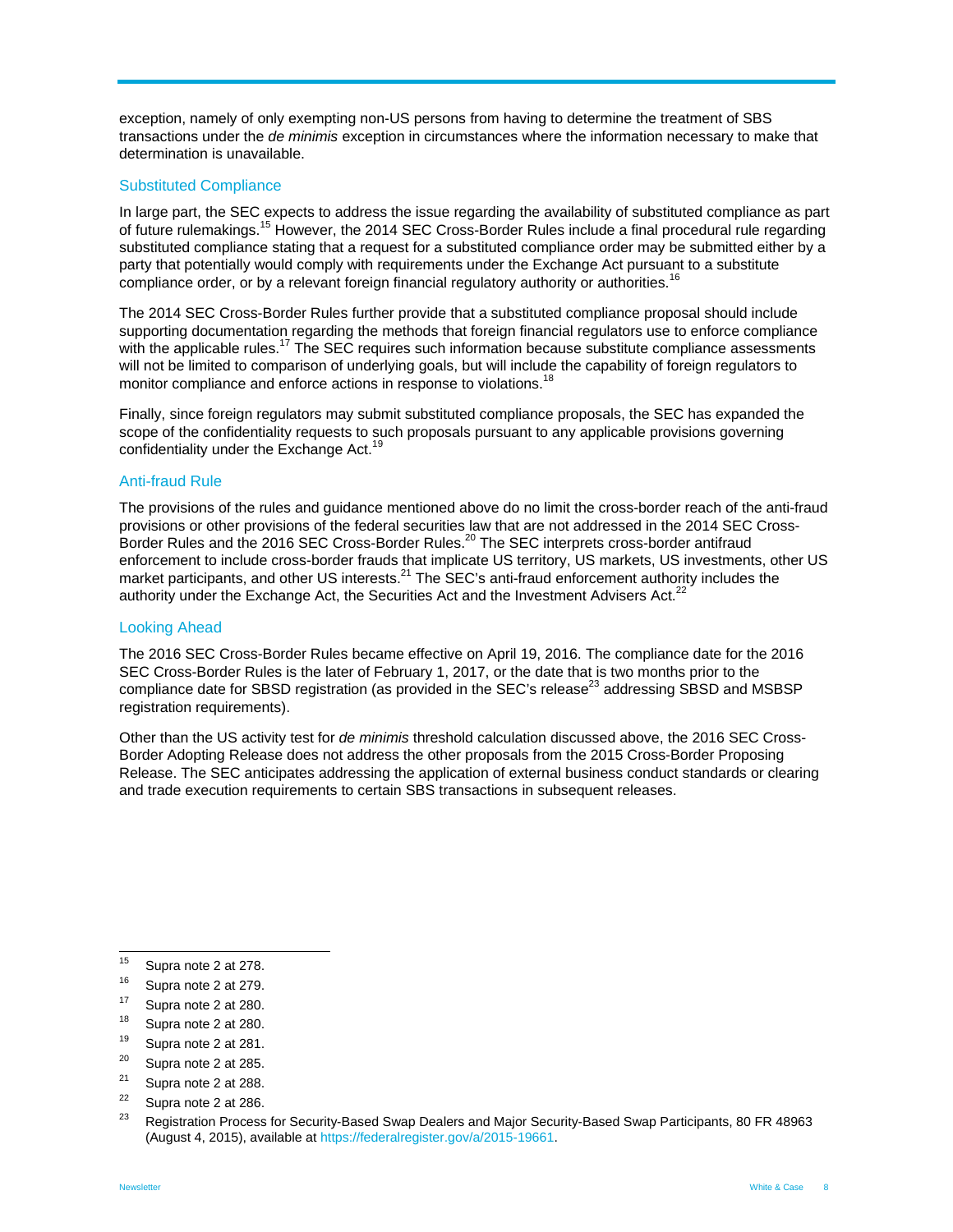### **Prudential Regulators and CFTC: Final Margin Rules for Uncleared Swaps**

*The Prudential Regulators and the CFTC release final initial and variation margin rules for uncleared swaps and security-based swaps.* 

#### **Introduction**

On October 22, 2015, the Federal Deposit Insurance Corporation, the Department of the Treasury (the Office of the Comptroller of the Currency), the Board of Governors of the Federal Reserve System, the Farm Credit Administration and the Federal Housing Finance Agency (collectively, the "**Prudential Regulators**") released final rules and accompanying interpretive guidance setting out the Prudential Regulators' initial and variation margin requirements applicable to uncleared swaps and security-based swaps (the "**PR Final Margin Rules**").24 Subsequently, on December 16, 2015, the Commodity Futures Trading Commission (the "**CFTC**") released final rules and accompanying interpretive guidance setting out the CFTC's initial and variation margin requirements applicable to uncleared swaps ("**CFTC Final Margin Rules**").<sup>25</sup>

The finalisation of these rules substantially implements one of the key regulatory reforms contained in the Dodd-Frank Wall Street Reform and Consumer Protection Act by requiring each registered swap dealer ("**SD**"), major swap participant ("**MPS**"), security-based swap dealer ("**SBSD**") and major security-based swap participant ("**MSBSP**") that enters into uncleared swaps and security-based swaps to exchange both initial margin ("**IM**") and variation margin ("**VM**") with certain of their counterparties with the aim of protecting such entities from the risks arising from these transactions and to also generally cushion the US financial system at times of systemic stress.

We set out below a brief summary of these rules. For a more detailed explanation, please see our client alert on these rules available here.

#### Covered Swap Entities

The PR Final Margin Rules apply to a registered SD, MSP, SBSD and MSBSP that is regulated by a Prudential Regulator. SDs and MSPs that are not regulated by a Prudential Regulator aresubject to the CFTC Final Margin Rules, whilst SBSDs and MSBSPs that are not regulated by a Prudential Regulator are subject to the initial and variation margin requirements of the Securities and Exchange Commission ("**SEC**"). Both the PR Final Margin Rules and the CFTC Final Margin Rules refer to such entities as a "covered swap entity" or "CSE". We have used the term "**CSE**" herein.

#### Covered Swaps

The PR Final Margin Rules apply to swaps and security-based swaps that are not cleared with a derivatives clearing organisation registered with the CFTC (or exempted from such registration) or a clearing agency registered with the SEC (or exempted from such registration), subject to certain exceptions. The CFTC Final Margin Rules apply to swaps (not security-based swaps) that are not cleared with a derivatives clearing organisation registered with the CFTC (or exempted from such registration).

We have referred to swaps and security-based swaps that are subject to the PR Final Margin Rules or the CFTC Final Margin Rules as "**Covered Swaps**".

#### Covered Counterparties

The nature of a CSE's obligations under the PR Final Margin Rules and the CFTC Final Margin Rules, as applicable, will depend on which of the following categories its counterparties fall into:

- (a) Swap Entities;
- (b) Financial End Users **with** a Material Swaps Exposure;

 $\overline{24}$ 24 The text of the final rule is set out in Margin and Capital Requirements for Covered Swap Entities, 80 FR 74839 (November 30, 2015), available at https://federalregister.gov/a/2015-28671; the text of the interim final rule is set out in Margin and Capital Requirements for Covered Swap Entities, 80 FR 74915 (November 30, 2015), available at https://federalregister.gov/a/2015-28670.<br><sup>25</sup> Margin Requirements for Uncleared Swaps for Swap Dealers and Major Swap Participants, 81 FR 635 (January 6,

<sup>2016),</sup> available at https://federalregister.gov/a/2015-32320.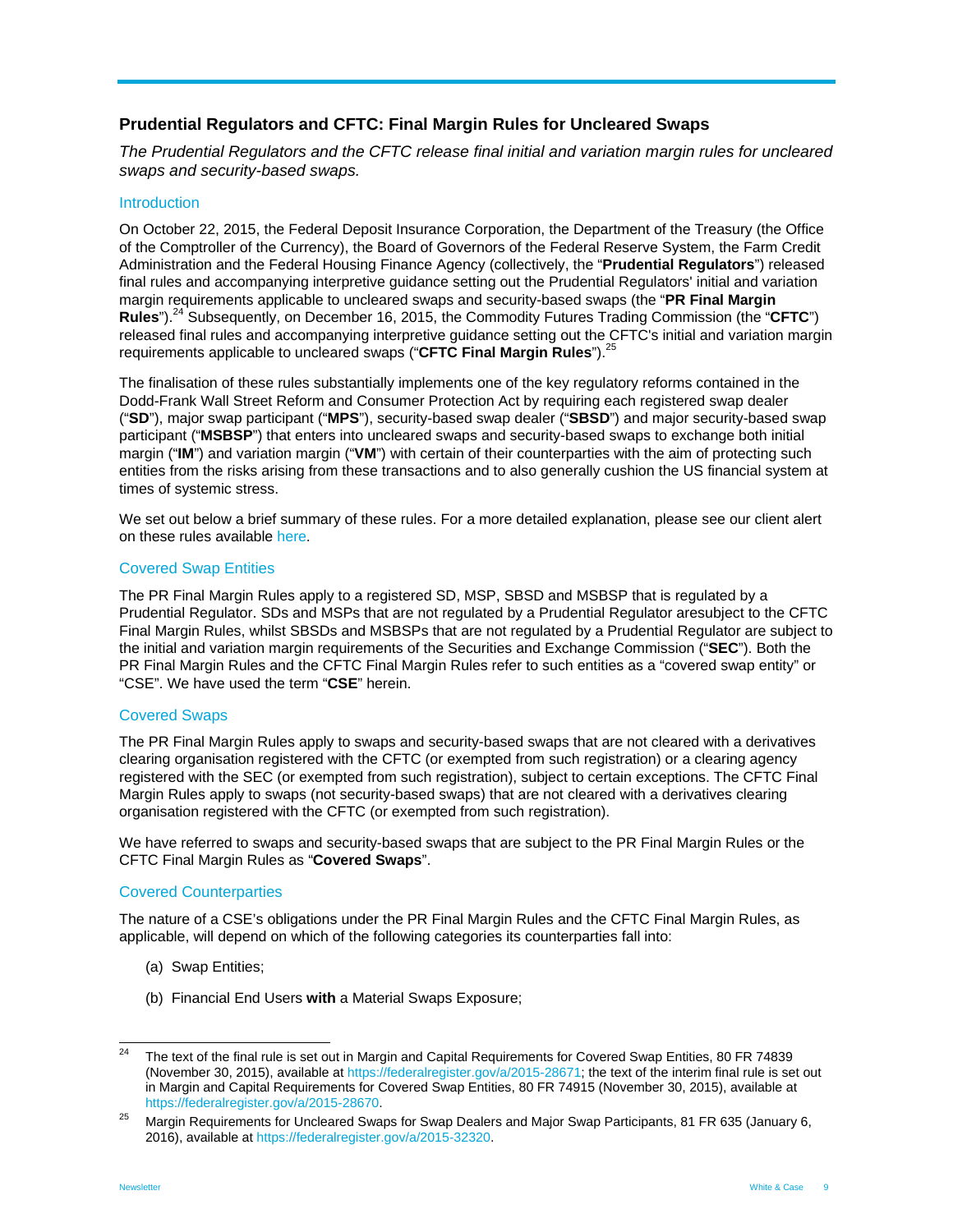- (c) Financial End Users **without** a Material Swaps Exposure;
- (d) Affiliates of a CSE; or
- (e) Other Counterparties.

#### **Swap Entities**

A Swap Entity is, with respect to the PR Final Margin Rules, a registered SD, MSP, SBSD and MSBSP (irrespective of whether it is regulated by a Prudential Regulator, the CFTC or the SEC) and, with respect to the CFTC Final Margin Rules, a registered SD and MSP.

#### **Financial End Users**

The definition of Financial End User broadly captures entities that engage in financial activities that are subject to US Federal or State regulation, including deposit-taking and lending, securities and swaps dealing, investment advisory activities and asset management as well as certain non-bank lending and retail payment firms. It also includes commodity pools and other entities or arrangements that raise or accept money from investors or clients for investing or trading in loans, swaps, securities or other assets as well as any entity that would be a Swap Entity or Financial End User if it were organised in the US. Sovereign governments (including its agencies, departments and ministries), central banks, multilateral development banks, the Bank for International Settlements, certain captive finance companies and certain eligible treasury affiliates are excluded from the definition.

A Financial End User has a "Material Swaps Exposure" when it and its affiliates, together, have an average daily aggregate notional amount of uncleared swaps, security-security based swaps, foreign exchange forwards, and foreign exchange swaps that are not excluded under TRIPRA (see below) with all counterparties (including its affiliates but without double counting) for June, July and August of the previous calendar year that is more than US\$8 billion.

#### **Other Counterparties**

The Final Margin Rules only apply to Covered Swaps entered into by a CSE with a Swap Entity or a Financial End User. Covered Swaps entered into by a CSE with any other counterparty (including those excluded under TRIPRA, see below) are not subject to the PR Final Margin Rules or the CFTC Final Margin Rules.

The Terrorism Risk Insurance Program Reauthorisation Act of 2015 ("**TRIPRA**") provides for additional exclusions similar to those provided to cleared transactions for certain commercial end users that enter into swaps and security-based swaps that are not subject to mandatory clearing but would otherwise have been subject to compliance with the PR Final Margin Rules or the CFTC Final Margin Rules. The effect of TRIPRA is to completely exclude certain swaps and security-based swaps entered into by a CSE with the applicable counterparties from the PR Final Margin Rules and the CFTC Final Margin Rules.

#### **Affiliates of a CSE**

Both the PR Final Margin Rules and the CFTC Final Margin Rules each include special rules that provide full or partial relief for certain affiliate transactions from the requirement to post and collect IM. However, as the special rules do not apply to VM, VM will need to be posted and collected with all affiliate counterparties in accordance with both the PR Final Margin Rules and the CFTC Final Margin Rules.

#### Margin Requirements

#### **Initial Margin Requirements**

The Prudential Regulators and the CFTC have both adopted a collect and post approach which will require each CSE to:

- (a) **collect** IM from each counterparty that is a Swap Entity and Financial End User with a Material Swaps Exposure; and
- (b) **post** IM to each counterparty that is a Financial End User with a Material Swaps Exposure;

in each case, commencing on or before the end of the business day following the day of execution of the particular Covered Swap (which is adjusted to accommodate circumstances where the counterparties to a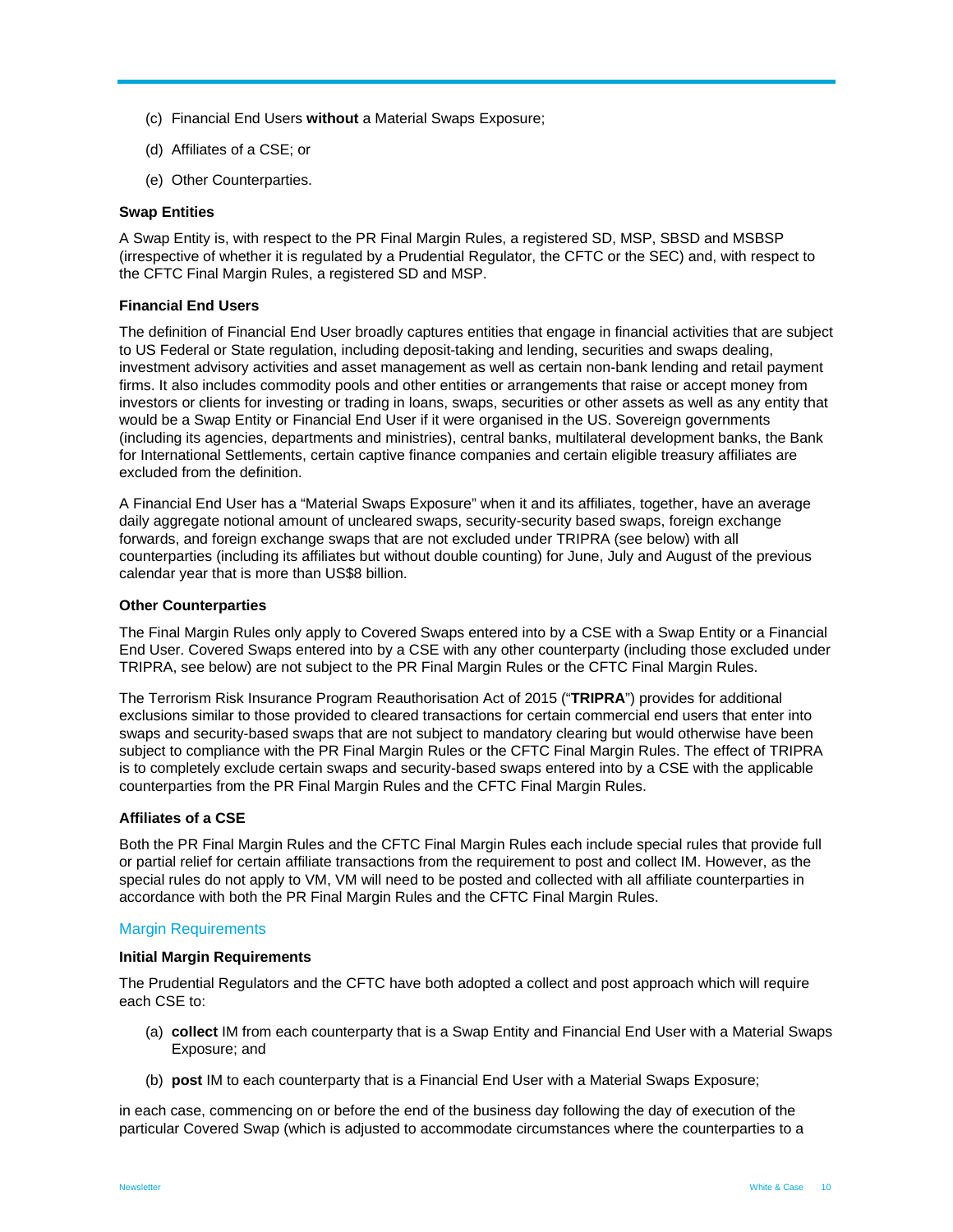particular Covered Swap do not observe the same business day) and thereafter collect and post on a daily basis until the Covered Swap is terminated or expires.

A CSE is required to calculate IM for a Covered Swap using either an approved risk-based model or a table of standardised minimum gross initial margin requirements. The required amount of IM would be the amount calculated pursuant to the applicable approach minus a threshold amount of up to US\$50 million (which is applied with respect to all Covered Swaps across the CSE's consolidated group, not individually to each entity). This IM amount would be a minimum requirement and the parties may negotiate a higher amount.

#### **Variation Margin Requirements**

Each CSE must collect VM from, and post VM to, each counterparty that is a Swap Entity or a Financial End User (irrespective of whether the counterparty has a Material Swaps Exposure), commencing on or before the end of the business day following the day of execution for each Covered Swap with that counterparty and thereafter collect and post not less than daily until the termination or expiry of the Covered Swap. The amount of VM to be posted or collected with respect to a Covered Swap is the amount equal to:

- (a) the cumulative mark-to-market change in value to a Covered Swap as determined pursuant to the applicable documentation (i.e., mid-market prices, if consistent with the agreement of the parties); *less*
- (b) the value of all VM previously collected; *plus*
- (c) the value of all VM previously posted.

The CSE must collect this amount if it is positive, and post this amount if it is negative.

#### **Minimum Transfer Amount**

A CSE is only required to collect or post IM or VM when the combined amount of both IM and VM required to be collected or posted exceeds US\$500,000. This requirement only affects the timing of margin transfers, not the amount—that is, once the threshold is crossed, the full amount of IM and VM is required to be transferred.

#### Netting Arrangements

Where more than one Covered Swap is executed pursuant to an eligible master netting agreement (for example, a 1992 or 2002 ISDA Master Agreement), the CSE is permitted to calculate IM and VM on an aggregate basis with respect to all Covered Swaps governed by such agreement.

A CSE is entitled to maintain multiple netting portfolios under a single eligible master netting agreement (for example, through the use of multiple credit support annexes). This facilitates the ability of parties to document two separate netting sets, one for Covered Swaps and another for swaps and security-based swaps that are not subject to the PR Final Margin Rules and the CFTC Final Margin Rules.

#### **Collateral**

#### **Eligibility**

The types of collateral eligible for VM will depend on the type of counterparty, whilst eligible collateral for IM applies across all counterparty types. The table below sets out a summary of the eligibility requirements.

|                                                                                                     | <b>Initial Margin</b>     | <b>Variation Margin</b> |                                      |
|-----------------------------------------------------------------------------------------------------|---------------------------|-------------------------|--------------------------------------|
| <b>Asset Class</b>                                                                                  | <b>All Counterparties</b> | <b>Swap Entities</b>    | <b>Financial End</b><br><b>Users</b> |
| US dollars                                                                                          |                           |                         |                                      |
| A currency in which the payment obligations<br>under the Covered Swap are required to be<br>settled |                           |                         |                                      |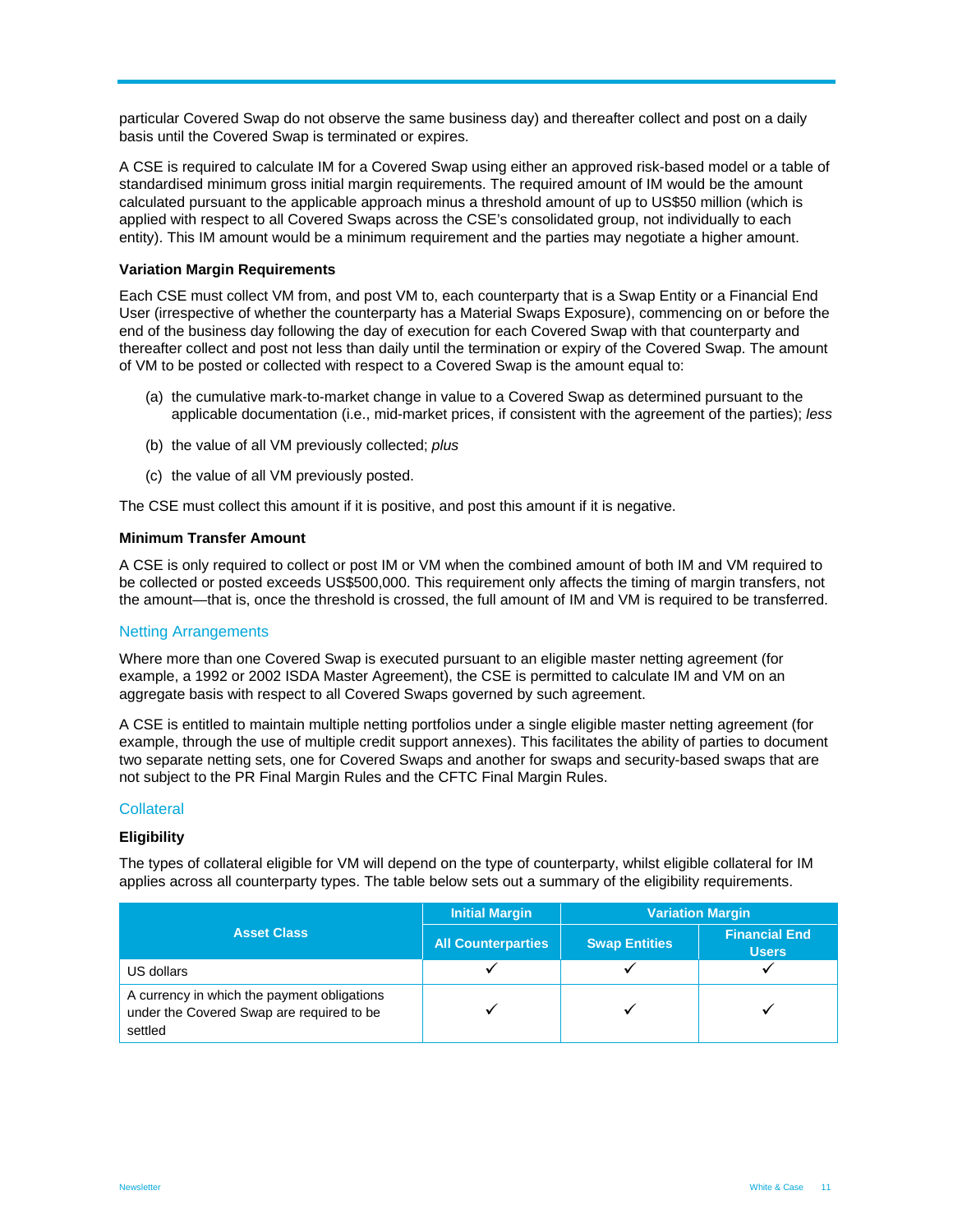|                                                                                                                                                                                                                                                                                                          | <b>Initial Margin</b>     | <b>Variation Margin</b>   |                                      |
|----------------------------------------------------------------------------------------------------------------------------------------------------------------------------------------------------------------------------------------------------------------------------------------------------------|---------------------------|---------------------------|--------------------------------------|
| <b>Asset Class</b>                                                                                                                                                                                                                                                                                       | <b>All Counterparties</b> | <b>Swap Entities</b>      | <b>Financial End</b><br><b>Users</b> |
| Other major currencies, including Canadian<br>dollars, euros, United Kingdom pounds,<br>Japanese yen, Swiss francs, New Zealand<br>dollars, Australian dollar, Swedish kroner, Danish<br>kroner, Norwegian krone and any other currency<br>designated by the Prudential Regulators or the<br><b>CFTC</b> |                           |                           |                                      |
| US Treasury securities                                                                                                                                                                                                                                                                                   |                           | $\boldsymbol{\mathsf{x}}$ |                                      |
| Certain securities guaranteed by the US<br>government                                                                                                                                                                                                                                                    |                           | $\boldsymbol{\mathsf{x}}$ |                                      |
| Certain redeemable securities in a pooled<br>investment fund                                                                                                                                                                                                                                             |                           | $\boldsymbol{\mathsf{x}}$ |                                      |
| Certain securities issued or guaranteed by the<br>European Central Bank, a sovereign entity, the<br>Bank for International Settlements, the<br>International Monetary Fund or a multilateral<br>development bank.                                                                                        |                           | $\boldsymbol{\mathsf{x}}$ |                                      |
| Certain corporate debt securities                                                                                                                                                                                                                                                                        | $\checkmark$              | $\boldsymbol{\mathsf{x}}$ |                                      |
| Certain equity securities maintained in major<br>indices                                                                                                                                                                                                                                                 |                           | ×                         |                                      |
| Gold                                                                                                                                                                                                                                                                                                     |                           | $\boldsymbol{\mathsf{x}}$ |                                      |

The following assets are excluded as eligible collateral for both IM and VM:

- (a) securities issued by a party (or any affiliate of that party) posting that security;
- (b) securities issued by bank holding companies, depository institutions and market intermediaries; and
- (c) securities issued by certain systemically important non-bank financial institutions.

#### **Haircuts**

All non-cash eligible collateral is subject to a haircut (or discount) that varies by the type of asset and, in some instances, the length of its maturity. There is also a cross-currency haircut of 8% that is applied (in addition to any other asset-specific haircut that might apply) whenever eligible collateral (including cash) posted as either IM or VM is denominated in a currency other than the currency in which regularly occurring payment obligations related to a Covered Swap are to be discharged under the applicable agreement.

#### Segregation of Collateral

IM that is posted or collected by a CSE must be held by one or more custodians that are not the CSE, the counterparty, or any of their affiliates (subject to certain limited exceptions). The custodian must enter into a legal, valid, binding an enforceable agreement that (i) prohibits the custodian from re-hypothecating, repledging, reusing or otherwise transferring the custodied assets and (ii) limits the rights of substitution and reinvestment to assets that are eligible collateral (see above).These segregation requirements do not apply to any collateral collected or posted as VM.

#### Documentation Requirements

A CSE and a counterparty that is a Swap Entity or Financial End User must enter into documentation that provides the CSE with a contractual right and obligation to exchange IM and VM in such amounts, in such form, and under such circumstances as are required by the PR Final Margin Rules and the CFTC Final Margin Rules. The documentation must include the methodology and data sources to be used to value positions and to calculate IM and VM, and the valuation dispute resolution procedures.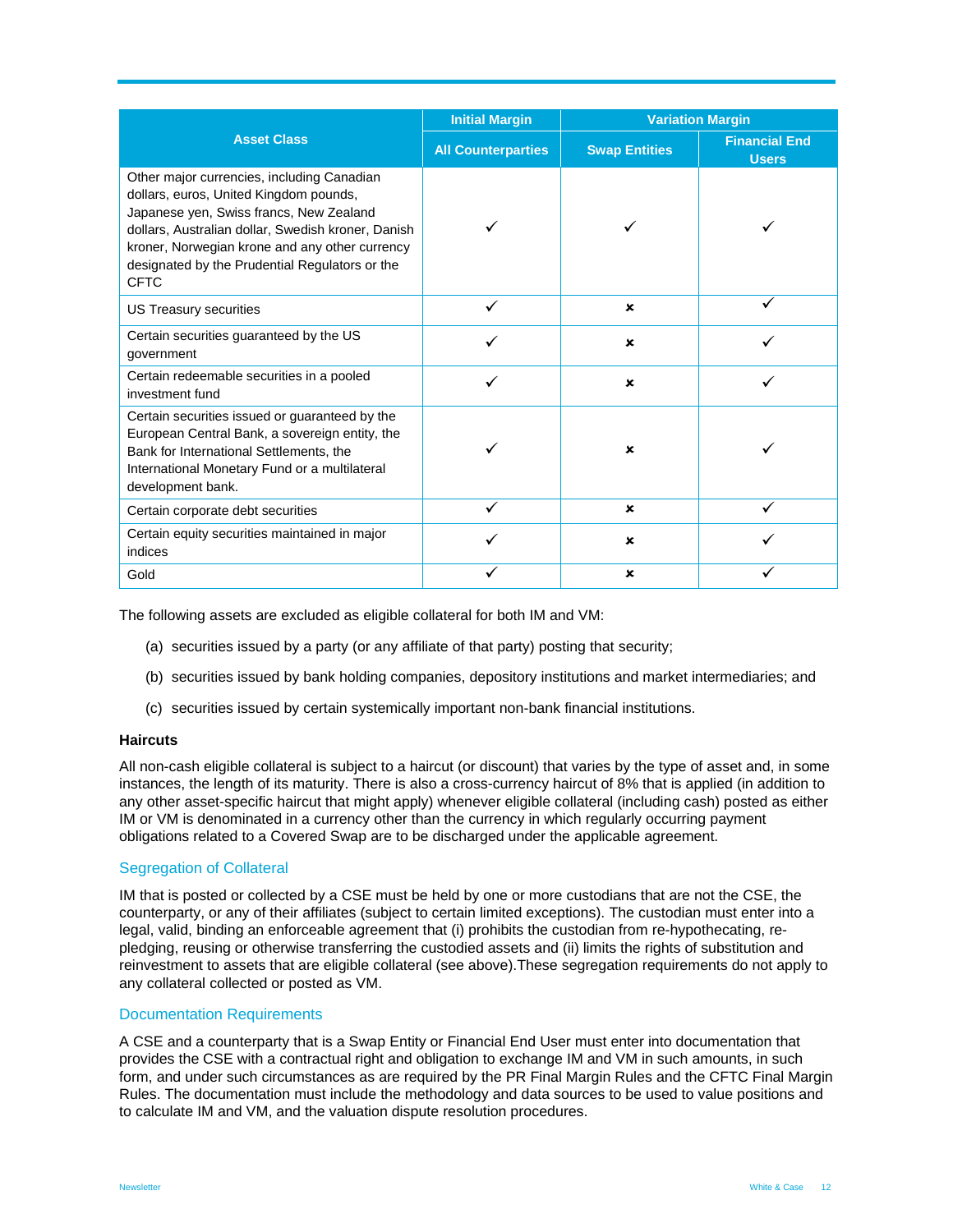## Cross-Border Application

#### **PR Final Margin Rules**

#### *Exclusion*

The PR Final Margin Rules exclude any "foreign non-cleared swap or foreign non-cleared security-based swap" of a "foreign covered swap entity" from the PR Final Margin Rule's requirements. A "foreign covered swap entity" means a CSE that is not:

- (a) an entity organised under US or State law, including a US branch, agency, or subsidiary of a foreign bank;
- (b) a branch or office of an entity organised under US or State law; or
- (c) an entity controlled by an entity organised under US or State law

"Foreign non-cleared swap" means any non-cleared swap of a foreign covered swap entity to which neither the counterparty nor any guarantor (on either side) is:

- (a) an entity organised under US or State law, including a US branch, agency, or subsidiary of a foreign bank;
- (b) a branch or office of an entity organised under US or State law; or
- (c) a CSE controlled by an entity organised under US or State law

This would not include a swap with a non-US branch of a US bank or a US branch or subsidiary of a non-US bank.

#### *Substituted Compliance*

A CSE may also be entitled to satisfy the requirements of the PR Final Margin Rules through substituted compliance with a non-US regulatory framework where the Prudential Regulators have made a substituted compliance determination.

#### **CFTC Final Margin Rules**

On May 24, 2016 the CFTC adopted finalised rules and accompanying interpretative guidance setting forth the application of the CFTC Final Margin Rules to cross-border swap transactions.<sup>26</sup> A White & Case Client Alert detailing these final rules will be released in due course on www.whitecase.com.

#### Implementation

The compliance date for the IM and VM requirements depends on the average daily aggregate notional amount of uncleared swaps, uncleared security-based swaps, foreign exchange forwards and foreign exchange swaps in March, April and May of a given year for both:

- (a) the applicable CSE combined with all of its affiliates; and
- (b) its counterparty combined with all of its affiliates.

A CSE may well have multiple compliance dates as the triggers are dependent on both the CSE itself and its counterparties. Once a CSE and its counterparty are subject to the Final Margin Rules, they will both remain subject from that period forward.

<sup>26</sup> 26 Margin Requirements for Uncleared Swaps for Swap Dealers and Major Swap Participants—Cross-Border Application of the Margin Requirements, 81 FR 34817 (May 31, 2016), available at https://federalregister.gov/a/2016-12612. For information on the CFTC's proposed cross-border rule please refer to our client alert available here.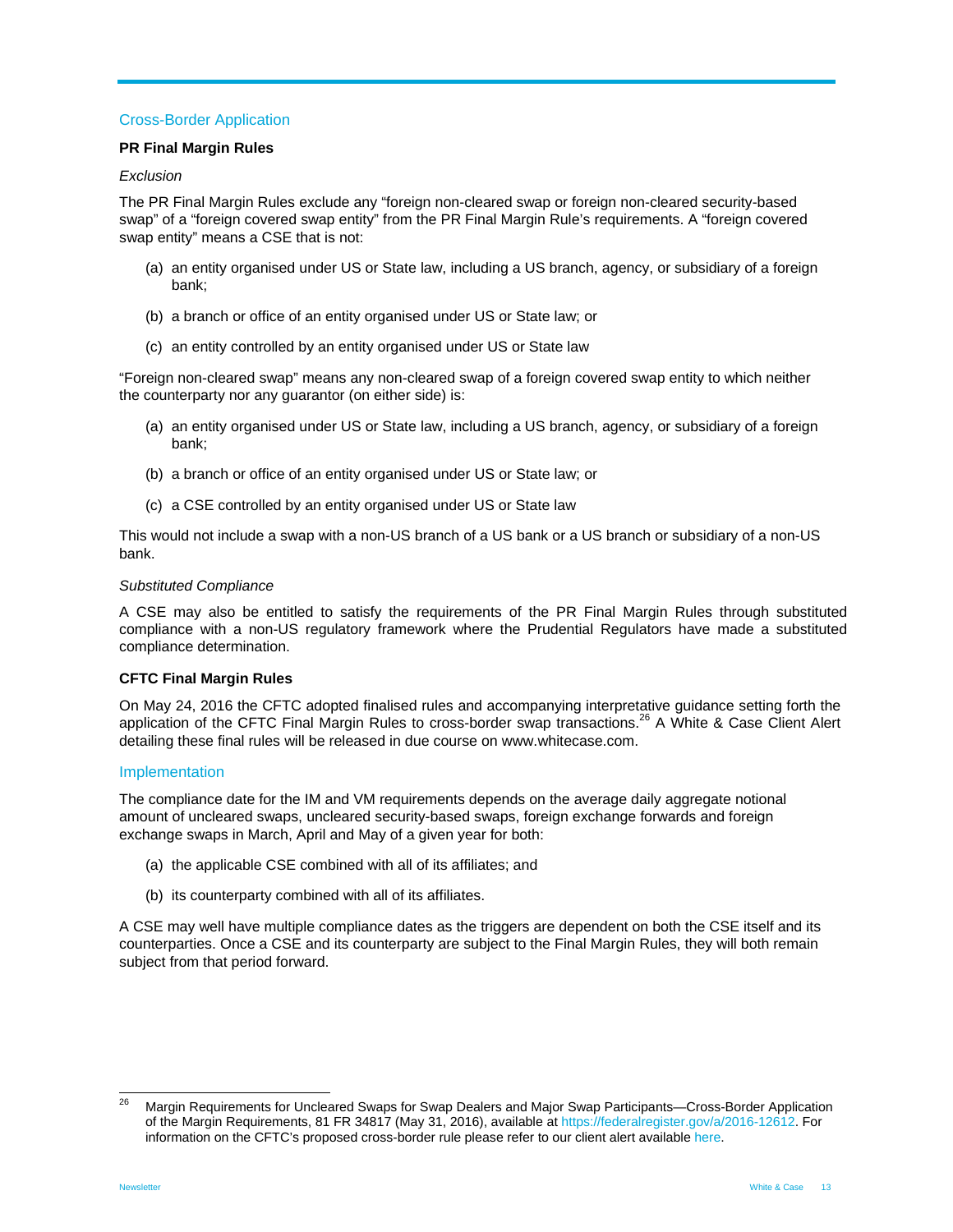| <b>Compliance</b><br><b>Date</b> | <b>Initial Margin</b>                                                                                                                    | <b>Variation Margin</b>                                                                                                            |
|----------------------------------|------------------------------------------------------------------------------------------------------------------------------------------|------------------------------------------------------------------------------------------------------------------------------------|
| September 1,<br>2016             | If average daily aggregate notional<br>amount of uncleared instruments greater<br>than US\$3 Trillion in March, April and<br>May of 2016 | If average daily aggregate notional amount of<br>uncleared instruments greater than US\$3<br>Trillion in March, April and May 2016 |
| March 1, 2017                    |                                                                                                                                          | For any other CSE with respect to uncleared<br>instruments entered into with any other<br>counterparty                             |
| September 1,<br>2017             | If average daily aggregate notional<br>amount of uncleared instruments greater<br>than US\$2.25 Trillion in March, April and<br>May 2017 |                                                                                                                                    |
| September 1,<br>2018             | If average daily aggregate notional<br>amount of uncleared instruments greater<br>than US\$1.5 Trillion in March, April and<br>May 2018  |                                                                                                                                    |
| September 1,<br>2019             | If average daily aggregate notional<br>amount of uncleared instruments greater<br>than US\$0.75 Trillion in March, April and<br>May 2019 |                                                                                                                                    |
| September 1,<br>2020             | For any other CSE with respect to<br>uncleared instruments entered into with<br>any other counterparty                                   | ---                                                                                                                                |

## **No-Action Relief from CFTC Rule 3.10(c)(3) Clearing Requirement**

*CFTC grants no-action relief regarding the application of the exemption in CFTC Rule 3.10(c)(3) to swaps that are not subject to a clearing requirement.* 

#### **Introduction**

On February 12, 2016 the Commodity Futures Trading Commission ("**CFTC**") issued CFTC No-Action Letter 16-08 which granted no-action relief to introducing brokers ("**IB**"), commodity trading advisors ("**CTA**") and commodity pool operators ("**CPO**") seeking to rely on the exemption in CFTC Rule 3.10(c)(3) with respect to activities involving swaps that are not subject to a clearing requirement.

#### **Background**

As swaps became subject to regulation under the Commodity Exchange Act ("**CEA**") under the regulatory framework established by the Dodd-Frank Wall Street Reform and Consumer Protection Act (the "**Dodd-Frank Act**"), the universe of entities that were required to register as IBs, CTAs or CPOs was significantly expanded. One of the primary exemptions from registration utilized by non-US entities that would otherwise be required to register in such a capacity is the exemption in CFTC Rule 3.10(c)(3).

CFTC Rule 3.10(c)(3) provides an exemption from registration as an IB, a CTA or a CPO where all of the following requirements are satisfied:

- (1) the person seeking the exemption is located outside the US, its territories or possessions;
- (2) the person seeking the exemption acts only on behalf of persons located outside of the US, its territories or possessions; and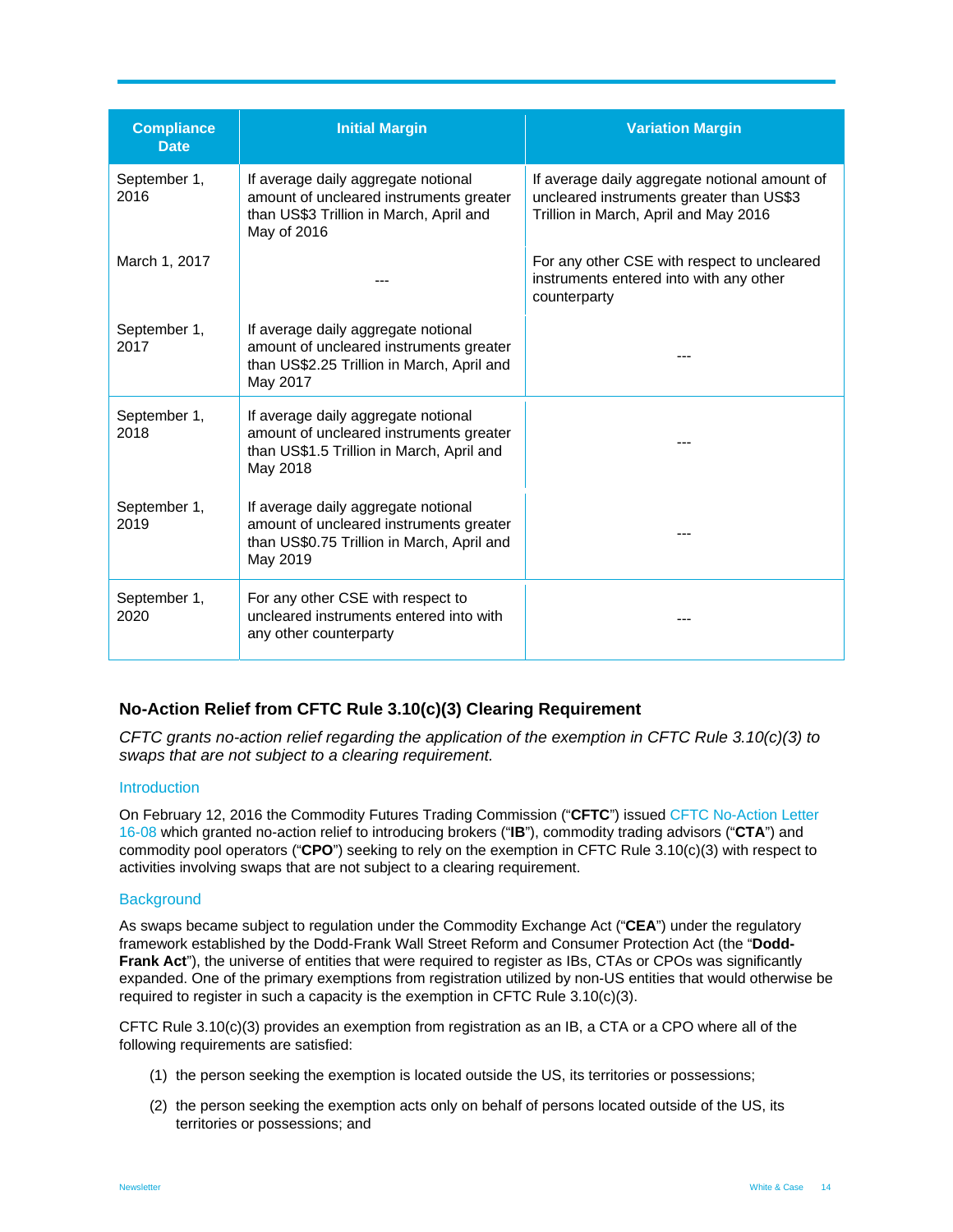(3) the commodity interest transaction (the definition of which now includes swaps following enactment of the Dodd-Frank Act) was submitted for clearing through a futures commission merchant registered under Section 4d of the CEA ("**FCM**").

CFTC Rule 3.10(c)(3) was adopted a number of years ago, well before the CEA was most recently amended under the Dodd-Frank Act, and originally only applied to futures and listed option contracts. Those contracts, unlike swaps, are cleared through an FCM. As the requirement to clear the commodity interest transaction through an FCM (see prong (3) above) was retained following the inclusion of swaps within the definition of "commodity interest transaction", there is a concern with the current drafting of CFTC Rule  $3.10(c)(3)$  where a person that satisfies prongs (1) and (2) above transacts a swap (as opposed to a futures or listed option contract). The text provides that in such circumstances the person seeking exemption from registration under CFTC Rule 3.10(c)(3) would only be able to benefit from the exemption if the applicable swap was submitted for clearing through an FCM.

The problem with this requirement is that swaps which are executed bilaterally, subject to the rules of a swap execution facility (or SEF) or not yet accepted for clearing by any derivatives clearing organization would not satisfy the requirement in prong (3). Therefore, even if a person met all the other requirements for the exemption in CFTC Rule 3.10(c)(3), it would be unable to rely on the exemption where the applicable swap is not submitted for clearing through an FCM. The requestors of the no-action relief believed that the requirement in prong (3) was not reasonable given that neither the CEA nor the CFTC Rules require that all swaps be cleared and that some swaps are not yet accepted for clearing by any derivatives clearing organization.

#### Exemptive Relief

The CFTC's Division of Swap Dealer and Intermediary Oversight ("**DSIO**") acknowledged in CFTC No-Action Letter 16-08 that CFTC Rule 3.10(c)(3) was not intended to impose an independent clearing requirement on commodity interest transactions and that therefore no-action relief was warranted.

Under the no-action relief, the DSIO will not recommend an enforcement action against a person located outside of the US, its territories or possessions engaged in an activity of an IB, a CTA or a CPO, in connection with swaps not subject to a clearing requirement only on behalf of person located outside the United States, its territories or possessions, for failure to register in such capacity. To put it another way, if a person that is engaged in an activity of an IB, a CTA or a CPO satisfies the requirements in prongs (1) and (2) but not prong (3) because the applicable swap was not subject to a clearing requirement, that person should be entitled to rely on the exemption in CFTC Rule 3.10(c)(3) and the DSIO will not recommend an enforcement action against that person for failing to register in the applicable capacity due to the fact that the requirement in prong (3) was not also satisfied.

This relief is available until the effective date or compliance date of any final rule amending CFTC Rule  $3.10(c)(3)$ .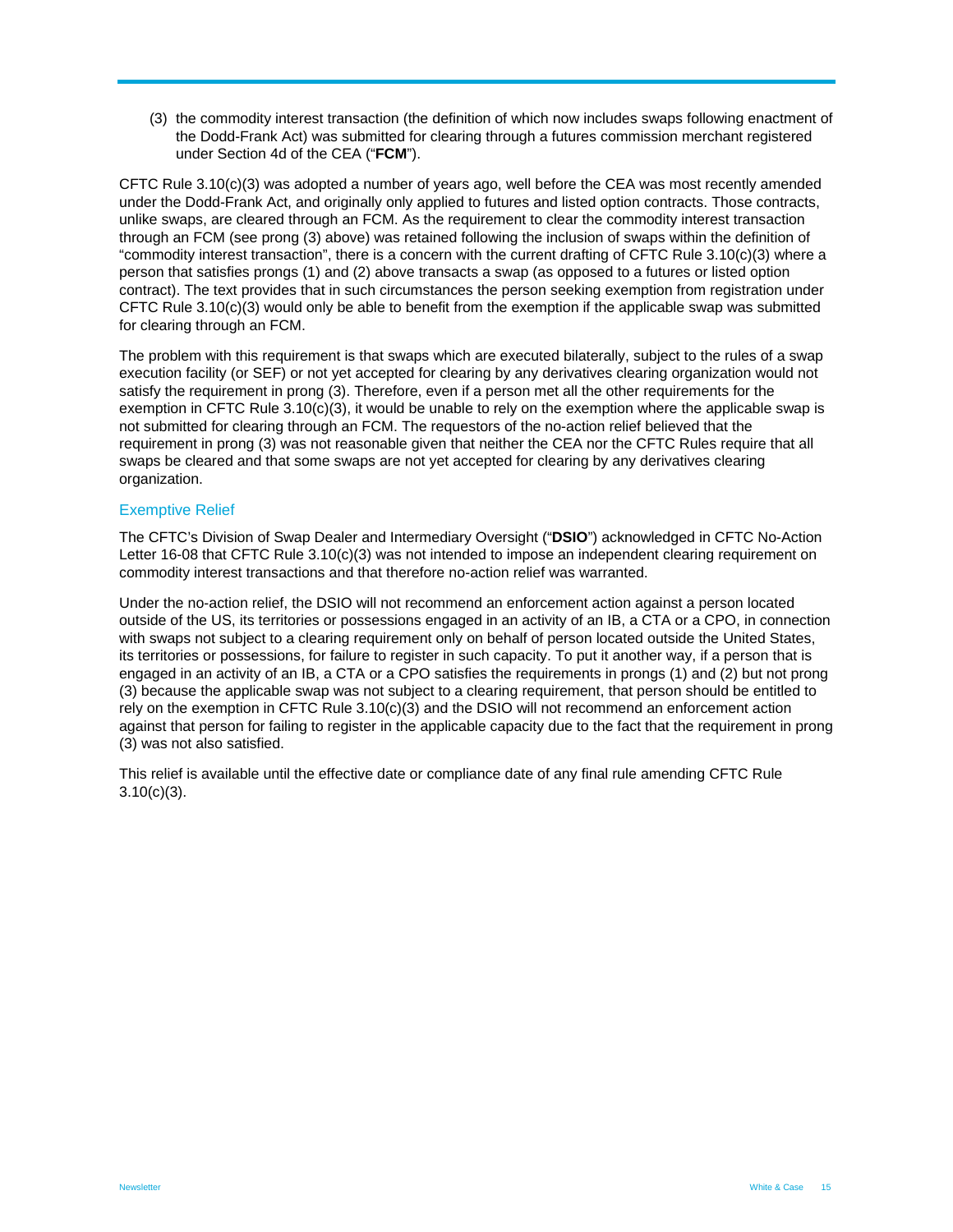# **Regulatory Developments in Europe**

# **European Margin Rules for Non-Cleared OTC Derivatives – Final Draft RTS are adopted by the European Supervisory Authorities**

#### **Introduction**

On 8 March 2016, the European supervisory authorities (the "**ESAs**") adopted the long-awaited final draft RTS on margin requirements for non-cleared derivatives (the "**Margin Rules**"). The Margin Rules constitute the risk mitigation techniques related to the exchange of collateral to cover exposures arising from non-centrally cleared OTC derivatives and are a key block of the EMIR<sup>27</sup> regulatory framework. The Margin Rules include a number of helpful changes and clarifications from previous drafts<sup>28</sup> although the implementation timeline remains unchanged. The phase-in period will begin on 1 September 2016, after which the largest firms will have to comply with initial margin ("**IM**") and variation margin ("**VM**") requirements. Thereafter, until 2020, IM and VM requirements will be phased-in based on the notional volume of market participants' non-cleared derivatives books. Furthermore, concerns remain around settlement timings, the treatment of counterparties in non-netting jurisdictions and segregation requirements.

#### **Background**

The Initial Consultations (see footnote 2 below) set out a framework of rules for the exchange of collateral for non-centrally cleared OTC derivatives in Europe. Such framework can be summarised as follows:

- (a) all non-cleared, OTC derivatives would be covered except for indirectly cleared transactions, physically settled FX transactions and covered bond swap transactions;
- (b) it would be recognised in the rules that intragroup transactions do not raise the same systemic and counterparty risks as transactions with third parties and, therefore, there would be an exemption applicable for such transactions, subject to certain criteria being met;
- (c) both FCs and NFC+s<sup>29</sup> would be required to comply with the obligations under the rules and this would also apply (a) whether or not the facing entity was established in the European Union ("**EU**") (assuming it would be subject to the rules were it based in the EU) and (b) to a situation where both entities were established outside of the EU but the transactions would have a direct, substantial and foreseeable effect within the EU or application of the rules was necessary to prevent the evasion of any provision of EMIR;
- (d) the rules would include mandated methods of calculating IM (either by way of a standard method or an approved model);
- (e) collateral posted subject to the rules would be subject to certain minimum requirements as to eligibility, mandated valuation percentages, FX haircuts and concentration limits;
- (f) operational processes would need to be revised to comply with mandated settlement timings, documentation requirements and periodic reviews of legal enforceability of netting and segregation arrangements; and
- (g) any IM collected would need to be segregated from proprietary assets and immediately available following a default by the collateral taker.

The Margin Rules have built on this initial framework following extensive consultation between industry groups, market participants and the ESAs. A number of the key concerns raised with the ESAs have been addressed, principally in the areas of eligibility requirements, segregation, the use of cash as collateral and

<sup>27</sup> <sup>27</sup> Regulation No 648/2012 of the European Parliament and of the Council.<br><sup>28</sup> Principal Parliament and of the Council.

<sup>28</sup> Joint Consultation on draft RTS on risk-mitigation techniques for OTC-derivative contracts not cleared by a CCP (JC/CP/2014/03), issued by the EBA, EIOPA and ESMA on 14 April 2014 and Second Joint Consultation on draft RTS on risk-mitigation techniques for OTC-derivative contracts not cleared by a CCP (EBA/JC/CP/2015/002) (together the<br>"Initial Consultations").

<sup>&</sup>lt;sup>29</sup> Each as defined under EMIR.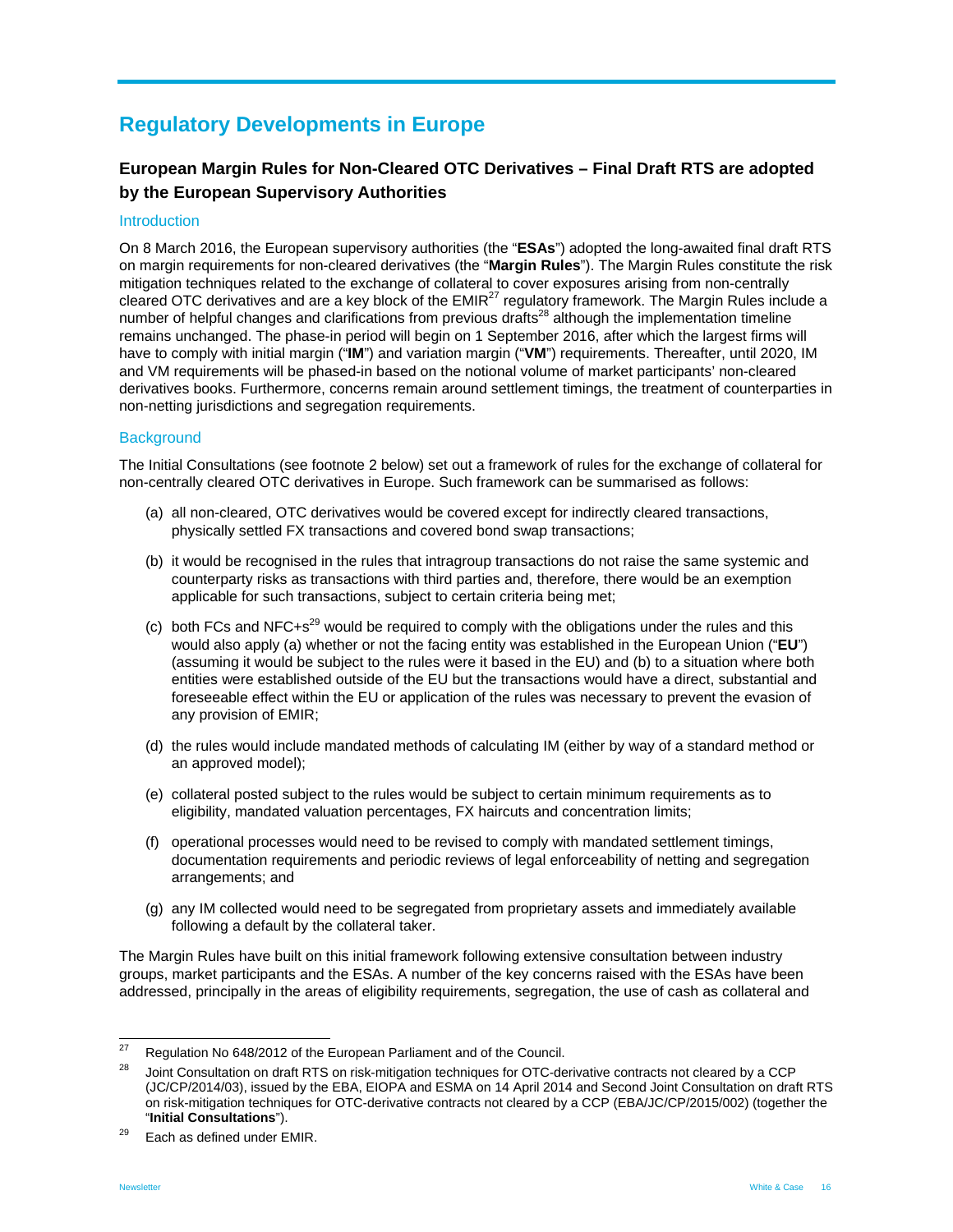the workings of the key intragroup exemption. This article seeks to summarise these important changes and also highlight the areas in which further clarification is required.

#### Intragroup Transactions Exemption

The Initial Consultations provided for an exemption for all intra-group transactions, provided that:

- (a) the conditions for the clearing exemption had been met;
- (b) there was no "practical or legal impediment" to the transfer of funds or repayment of liabilities;
- (c) if an entity was not established in the European Union, that it was established in an "equivalent jurisdiction<sup>"30</sup>; and
- (d) a notification/ approval regime was complied with dependent on whether the counterparty was an FC or NFC+.

It was hoped that the ESAs may introduce a general exemption for intragroup transactions from the IM requirements. While this has not been included in the Margin Rules, intragroup trades involving group entities in non-EU jurisdictions are now waived from margin requirements for three years following the relevant effective date.<sup>31</sup> This is intended to allow time for the necessary equivalence decisions to be adopted by the ESAs. Likewise, the ESAs have also clarified how the thresholds determining when parties are required to comply with the Margin Rules will operate regarding intragroup transactions by stating that each notional amount need only be accounted for once.<sup>32</sup>

#### Calculations and Thresholds

Useful clarifications have been made around when margin is required to be posted. The "Minimum Transfer Amount" provided that where the total margin to be exchanged between the counterparties is equal to or lower than EUR 500,000, no margin (IM or VM) needs to be exchanged. The Margin Rules clarify that separate Minimum Transfer Amounts can be agreed for IM and VM provided that they do not exceed the EUR 500,000 total.<sup>33</sup>

The calculation of the Threshold Amount<sup>34</sup> (which will apply at the end of the phase-in period) has also been amended as follows (a) the aggregate month-end notional amounts shall now be based on those for March, April and May of the previous year (as opposed to June, July and August) and (b) it is confirmed the calculation of the Threshold Amount at group level will include all intragroup non-centrally cleared OTC derivatives (accounted for once).

#### Treatment of Physically-settled FX Swaps and Forwards and Options

It is confirmed in the Margin Rules that physically settled FX forwards and swaps (including those associated with the exchange of principal of cross-currency swaps) will be excluded from IM requirements. Furthermore, there is a new derogation<sup>35</sup> included delaying application of VM requirements to FX forwards (although not swaps) until 31 December 2018 (or earlier in the event separate delegated legislation is brought into force).

The Initial Consultations also left unclear the treatment of derivatives that present credit risk for only one of the two counterparties (i.e. options). It has been clarified that where a netting set consists solely of option positions, the option seller may choose not to collect additional IM or VM for such derivatives, whereas the option buyer should collect both IM and VM as long as the option seller is not exposed to any credit risk.<sup>36</sup>

<sup>30</sup> <sup>30</sup> As defined by reference to the equivalence regime under EMIR.<br> $31 - 244 + 144 = 26(2) + 14 + 144 = 24$ 

See Article 39(9) of the Margin Rules.

 $32$  See Article 8(1) of the Margin Rules.

 $33$  See Article 4(3) of the Margin Rules.

 $34$  This provides that IM is not required where one of the two counterparties has (or belongs to a group that has) an aggregate-month-end average notional amount of non-centrally cleared OTC derivatives below EUR 8 billion.<br><sup>35</sup> See Article 39(6) of the Margin Rules.

 $36$  See Recital (6) of the Margin Rules.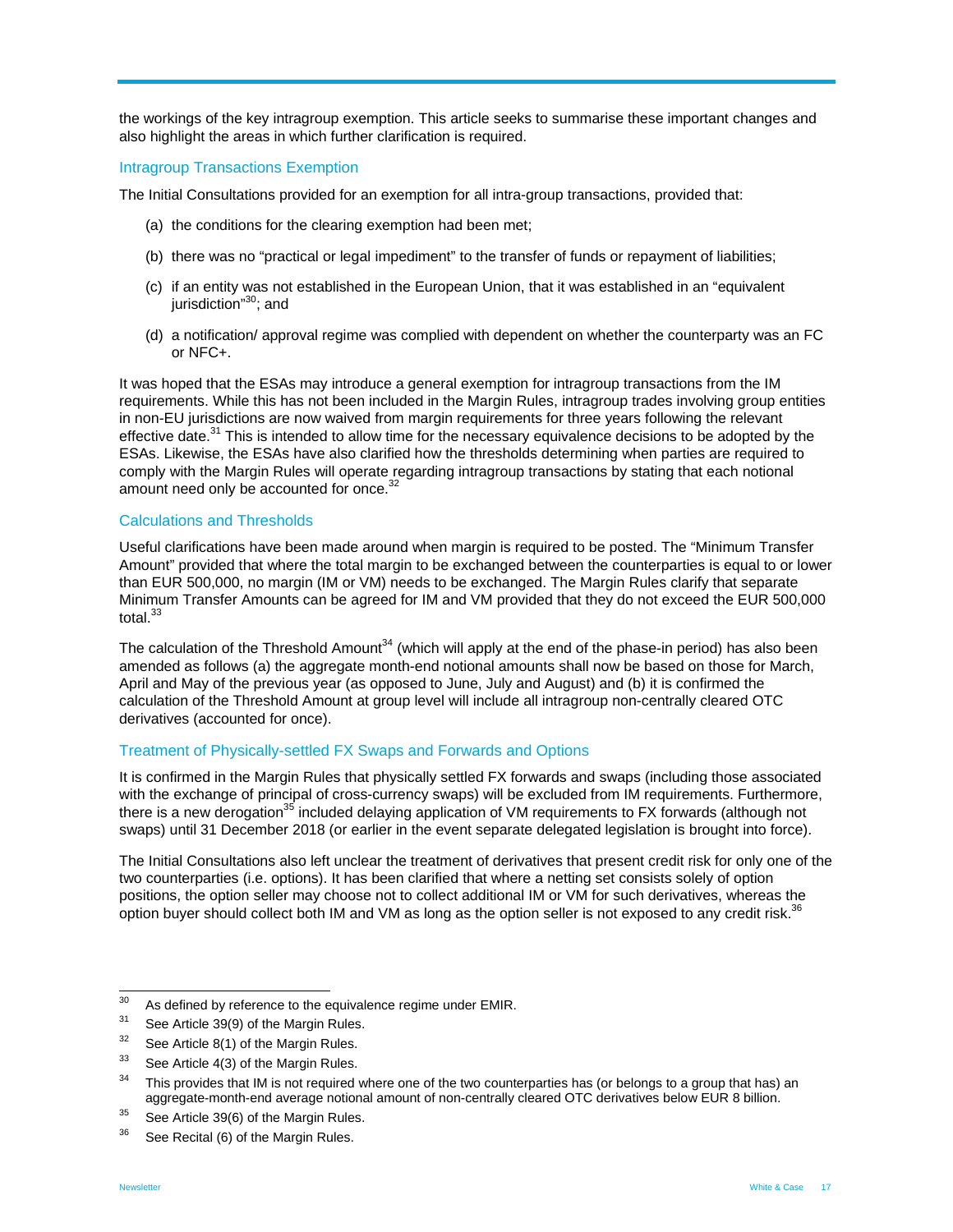#### Eligibility of Collateral

This section of the Margin Rules contains the most important changes from the Initial Consultations and is an area where the feedback from industry participants has most clearly been adopted.

#### **Wrong-way Risk**

Avoidance of wrong-way risk ensures that the collateral collected is sufficiently diversified and not subject to the risk that exposure increases with the increased risk of counterparty default. Previously, a range of collateral types from sovereign linked public sector entity debt to equities and corporate bonds were all subject to the requirement that they were not issued by the same posting counterparty (nor issued by entities in the same group) and also that they did not have "close links". This was concerning given "close-links" could mean as little as 20 per cent. common ownership. This requirement has now been removed.<sup>37</sup>

#### **Concentration Limits**

In the Initial Consultations, concentration limits in relation to the collateral posted were included as applicable to all in-scope counterparties with percentage limits varying from 10 to 50 per cent. (of the collateral collected) depending on the type of collateral posted and the entities posting such collateral<sup>38</sup>. While it was accepted by industry participants that such limits were workable in the IM context, there were concerns the application of such limits to VM would lead to liquidity issues. The applicability of the concentration limits has now been removed for VM under the Margin Rules.

The method of calculating the concentration limits has also been amended in two key ways. Firstly, the concentration limit applicable to (among other types of collateral) corporate bonds, gold, debt securities issued by regional governments of sovereigns and senior securitisation tranches was previously 10 per cent. and is now 15 per cent<sup>39</sup>. Secondly, it was thought that the concentration limits may result in required transfers of small amounts of collateral. To avoid non-material transfers, the Margin Rules now include a requirement that the amount of collateral posted must be greater than EUR 10 million before the concentration limits apply.<sup>40</sup>

Two helpful derogations from the concentration limits have also now been included. Firstly, such limits are required to be assessed on the basis of the standard frequencies for calculating  $IM<sup>41</sup>$  (e.g. each time a new contract is added or expires in a netting set), which at a minimum would mean every 10 business days. In recognition that compliance at such a frequency may represent a burden on certain organisations, a derogation for pension scheme arrangements $42$  is included in the Margin Rules, provided that the total amount of collateral collected for such entities is below EUR 800 million.<sup>43</sup>

Secondly, Article 28(6) of the Margin Rules also provides that any collateral collected that is in the form of an asset class that is the same as the underlying asset class of the OTC derivative (for example, an equity option), the collecting counterparty need not apply the concentration limits. A key reason for including this change arose from market participants noting that risks in certain derivatives (e.g. equity derivatives) are often best mitigated by collateral in the form of the relevant underlying asset. It was thought concentration limits in such instances would increase risk rather than reduce it.

<sup>37</sup> See Article 27 of the Margin Rules.

<sup>&</sup>lt;sup>38</sup> Two categories of concentration limits are applicable across the various types of eligible collateral depending on the entities posting that collateral. For "Category A" entities (i.e. any entity that is within the scope of the Margin Rules), the concentration limits have limited applicability and do not exceed 10 (now 15) per cent. (except in relation to senior securitisation tranches, equities and certain other types of collateral where the sum of collateral collected may not exceed 40 per cent. of a single issuer). For "Category B" entities (those for where the collateral collected exceeds EUR 1 billion and both counterparties are G-SIIs or O-IIs (as defined by reference to Regulation (EU) No 575/2013 "CRD IV")), additional limits apply to assets such as debt securities issued by central governments and regional governments and debt securities issued by credit institutions where a 50 per cent.(of the total collateral collected) limit

has been imposed.<br><sup>39</sup> See Article 28 of the Margin Rules.

<sup>40</sup> See Article 28 of the Margin Rules.

<sup>&</sup>lt;sup>41</sup> See Article 14(3) of the Margin Rules.

 $42$  As defined by reference to Article 2(1) of EMIR.

<sup>43</sup> See Article 28(7) of the Margin Rules.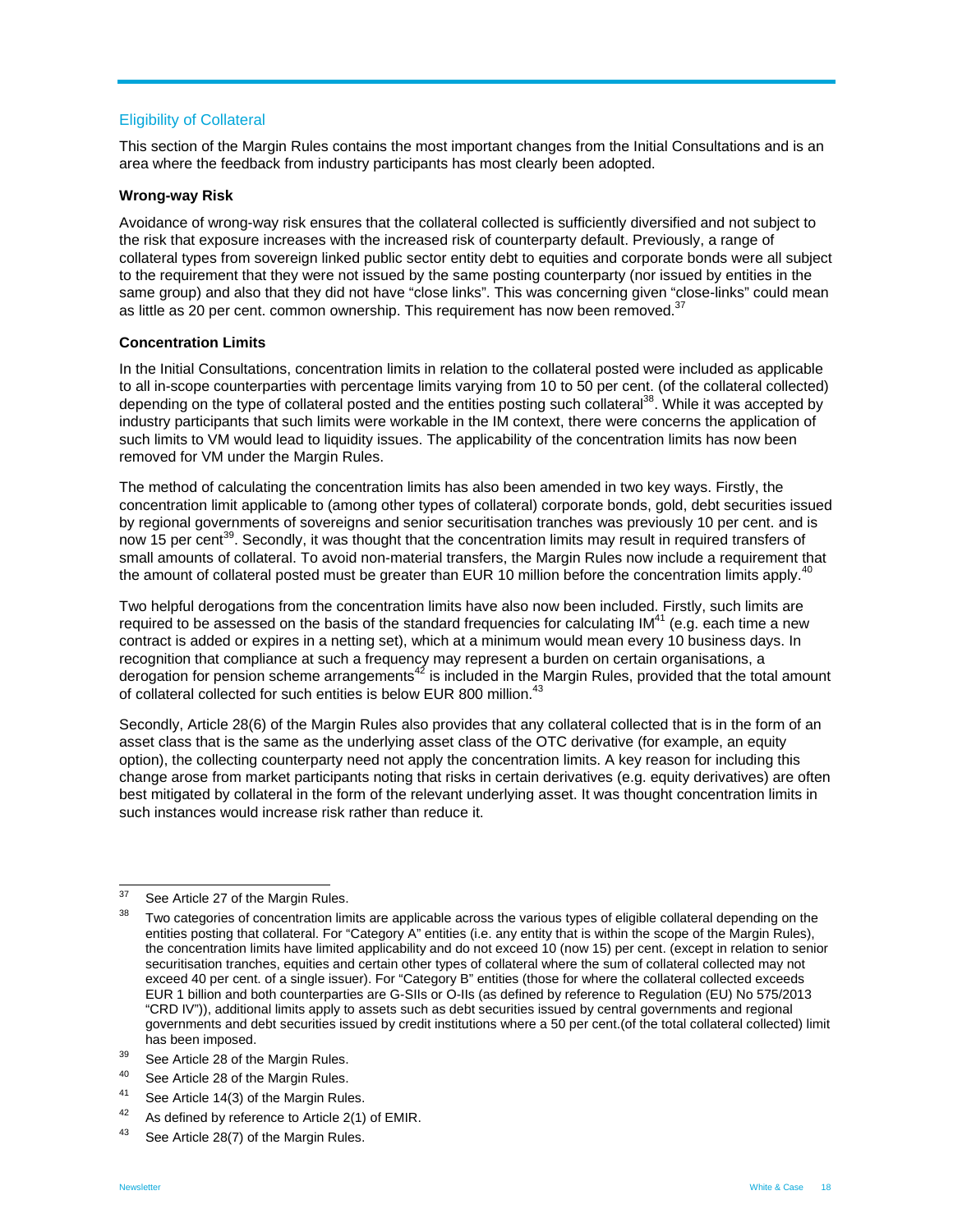#### **FX Haircuts**

A number of important clarifications have been made to the requirements for FX haircuts applicable to IM and VM, which were previously of major concern to market participants. First, it has been confirmed that for VM, collateral posted in cash will not be subject to any FX haircut and non-cash collateral will only be subject to an FX haircut (of 8 per cent.) if it is posted in a currency that has not been previously agreed between the parties<sup>44</sup>. The latter requirement can easily be resolved by specifying any currencies the parties wish to exchange in the relevant credit support document.

In respect of FX haircuts applicable to IM, both non-cash and cash collateral that are posted will only be subject to an FX haircut (of 8 per cent.) where the assets posted by a party are in a currency that is different from the "termination currency" applicable to that party.<sup>45</sup> The Margin Rules also confirm that each party may have a separate termination currency. These clarifications are a significant improvement on the previous provisions, which were much broader.

Provision has also been made for currencies that may differ, for example, from the termination currency, but are pegged to such currency. Article 29(2) of the Margin Rules provides that counterparties may disregard positions in currencies which are subject to a legally binding intergovernmental agreement to limit the variance between them.

#### Trading Documentation

Amendments have also been made in this section regarding the independent legal review that parties are required to undertake of the legal enforceability of netting and segregation arrangements. Previously, this was required to be conducted by an independent organisation on a yearly basis. Noting the administrative and cost burdens of this exercise, it has now been confirmed that such review need only take place on entry into the trade, with policies put in place to ensure ongoing compliance<sup>46</sup>. The review may be carried out by an internal independent unit as opposed to requiring external organisations to undertake such reviews. Furthermore, there is also a new overlap with CRD IV; Article 32(3) provides that any reviews conducted for the purposes of obtaining the relevant regulatory capital relief under CRD IV shall be recognised for the purposes of compliance with the Margin Rules. However, issues remain in the context of non-netting jurisdictions (see further below).

#### **Segregation**

Important changes have likewise been made regarding the requirement to segregate IM once collected. Most importantly, the de facto ban on using cash collateral for IM has been removed. This effective ban arose from the requirement that cash be protected via segregation from the default or insolvency of the third party holder or custodian (which is not possible as a custodian acts as banker and not trustee). Article 34 now confirms that although the collecting counterparty may not re-hypothecate, re-pledge or re-use collateral collected as IM, this requirement shall be deemed satisfied where a third party holder or custodian reinvests IM received in cash<sup>47</sup>. However, issues remain with this approach linked to the assessments the counterparty collecting the collateral must make as to the third party holder or custodian's creditworthiness. These requirements are set out in Article 23 of the Margin Rules; (d)(ii) of which requires that they are authorised in accordance with CRD IV. This would imply that the third party holder or custodian not only must be separate from the group of the collecting and posting counterparties, but that they are also established in the EU. Alongside the separate concentration limit applicable to G-SIIs and O-SIIs, these requirements still mean there are difficulties for counterparties seeking to use cash IM.

#### Practical Considerations and Outstanding Issues

In summary, while a number of helpful changes and clarifications have been made in the Margin Rules, issues remain outstanding with interpretation and their workability. These are likely to be raised with the ESAs prior to

<sup>44</sup> See Annex II of the Margin Rules.

<sup>&</sup>lt;sup>45</sup> See Annex II of the Margin Rules.

<sup>46</sup> See Articles 32 and 33(5) of the Margin Rules.

<sup>47</sup> However, it should be noted that this provision is subject to a separate concentration limit, which provides that G-SII's and O-SII's must ensure that where they collect IM from a counterparty that is also a G-SII or O-SII, not more than 20 per cent. of such IM is held in cash by a single third party custodian (See Article 28(5) of the Margin Rules).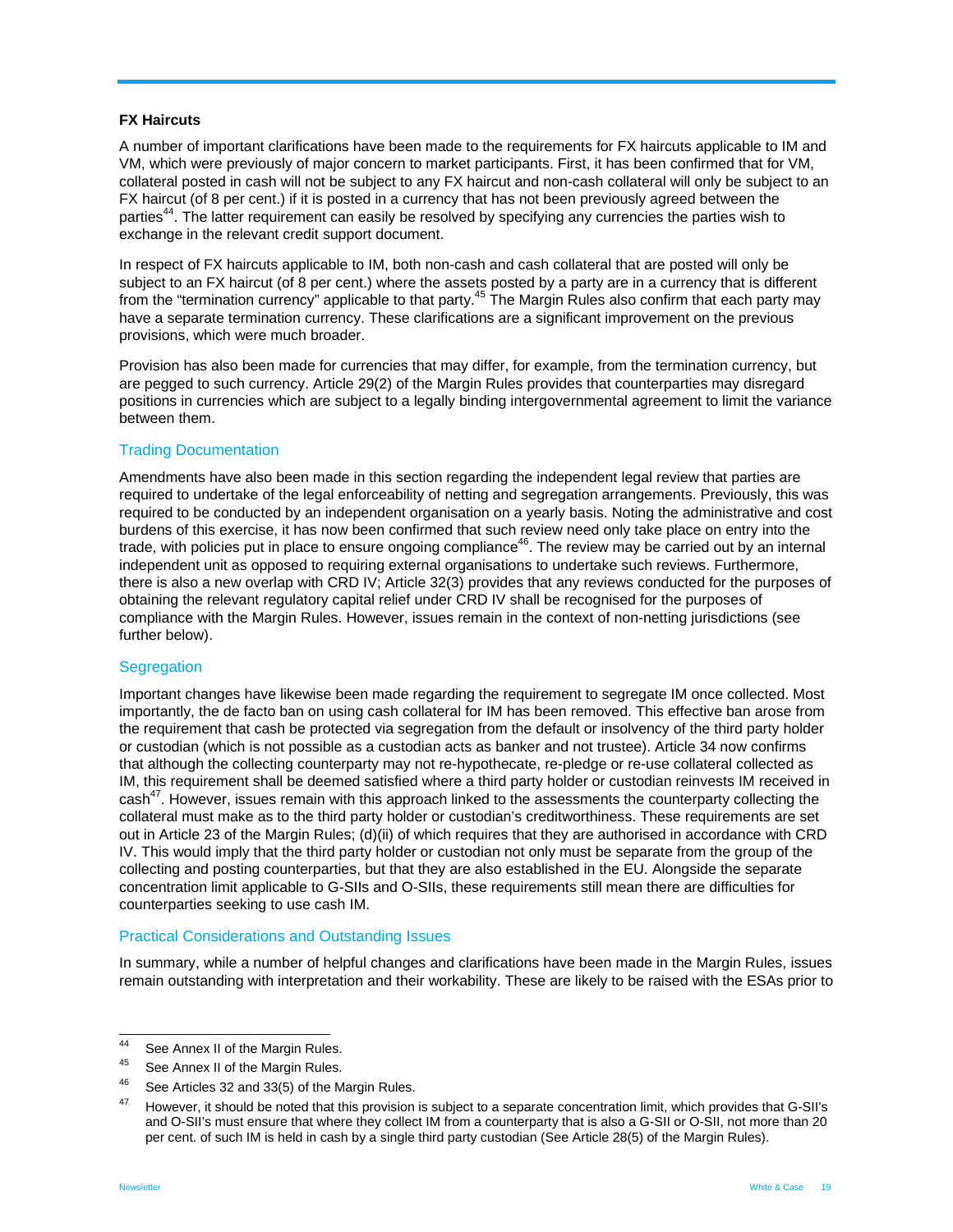final publication by the European Commission (which has three months to review them) but some issues, particularly surrounding settlement timings are likely to remain logistically difficult for market participants.

- (a) **Article 11. Treatment of Counterparties in non-netting jurisdictions.** The Margin Rules have sought to reflect (in part) a request from market participants that there be a blanket exemption from margin requirements when dealing with counterparties in a non-netting jurisdiction, provided that such dealings did not exceed a certain percentage of the relevant counterparty's OTC derivatives portfolio. Article 11(3) provides for this although does include a requirement that no more than 2.5 per cent. of the total notional amounts of OTC derivatives contracts for a counterparty's group are made up of such transactions. However, it is not clear from Article 11 what the difference is between this requirement and that in Article 11(1) which simply states that if netting enforceability comfort cannot be obtained, exchange of IM and VM is not required. It is unclear whether this would mean trading is prohibited, collateral should be collected on a gross basis or trading may take place without collection of margins even if this was potentially possible (despite not being able to obtain the appropriate netting enforceability comfort). This would also seem to contradict the recitals of the Margin Rules which state that collateral should be collected wherever possible. Clarification on the interaction between Article 11(1) and (2) will hopefully be forthcoming to explain this discrepancy.
- (b) **Settlement Timings for IM and VM.** Market participants have repeatedly raised concerns around calculation and settlement timings and had requested that the requirements for both IM and VM reflect the standard settlement cycles in the market (according to asset type). The Margin Rules provide that, for IM, calculation is still required the day after an OTC derivative is entered into or executed, matures, triggers a payment or delivery (other than the posting of margins) and, by way of fallback, where no calculation has been performed in the preceding 10 business days, with collection to follow on the next business day<sup>48</sup> and, for VM, that collateral is also collected within 1 business day of calculation (or two if there is no requirement to collect  $IM)^{49}$ . To address concerns market participants raised over time-zone differences presenting issues with collateral collection, the concept of a "calculation date" has also been included in Article 12<sup>50</sup>. This is predicated on where a counterparty is "located". It is unclear what "located" means in this context and it is likely industry groups will need to work to find a common approach, subject to further clarification from the ESAs. Furthermore, notwithstanding the addition of the "calculation date" and clarifications around collection date requirements, the Margin Rules do not fully address the concerns market participants have raised. Should the Margin Rules be published in their current form, it may imply prohibitively increased costs to enable compliance on an ongoing basis.
- (c) **Segregation of IM cash.** As mentioned above, it remains unclear whether third party holders or the custodian holding cash IM need to be based in the EU (i.e. authorised in accordance with CRD IV) and whether there are currently sufficient numbers of suitable organisations in the market (given the third party holder or custodian may also not be part of the same group of either party).
- (d) **Phase-in timetable.** Despite the Margin Rules only being released in final form this month, in September 2016, the largest market participants will be required to begin compliance with both the IM and VM requirements and from March 2017, all counterparties within the scope of the Margin Rules will be required to comply with the VM requirements. Market participants should ensure that their counterparties are made aware of these highly significant changes, particularly those based in third country jurisdictions who may not be aware that such requirements will apply to them by the end of the year. Market participants should also note that The International Swaps and Derivatives Association Inc. ("**ISDA**") has set up a working group to facilitate the implementation of these rules from a documentation perspective. Release of this documentation and the subsequent adoption of it in the market will be the next major development this year in the implementation of these requirements.

<sup>48</sup>  $^{48}$  See Article 14(5) of the Margin Rules.

See Article 13(3) of the Margin Rules.

Article 12(2) provides that for the purposes of setting dates for IM and VM calculation, (a) for counterparties located in the same time zone, the calculation shall be based on the netting set existing as of the previous business day and (b) for counterparties not located in the same time zone, the calculation shall be based on the netting set of transactions existing and entered into before 16:00 hours of the previous business day in the time zone where it is first 16:00 hours.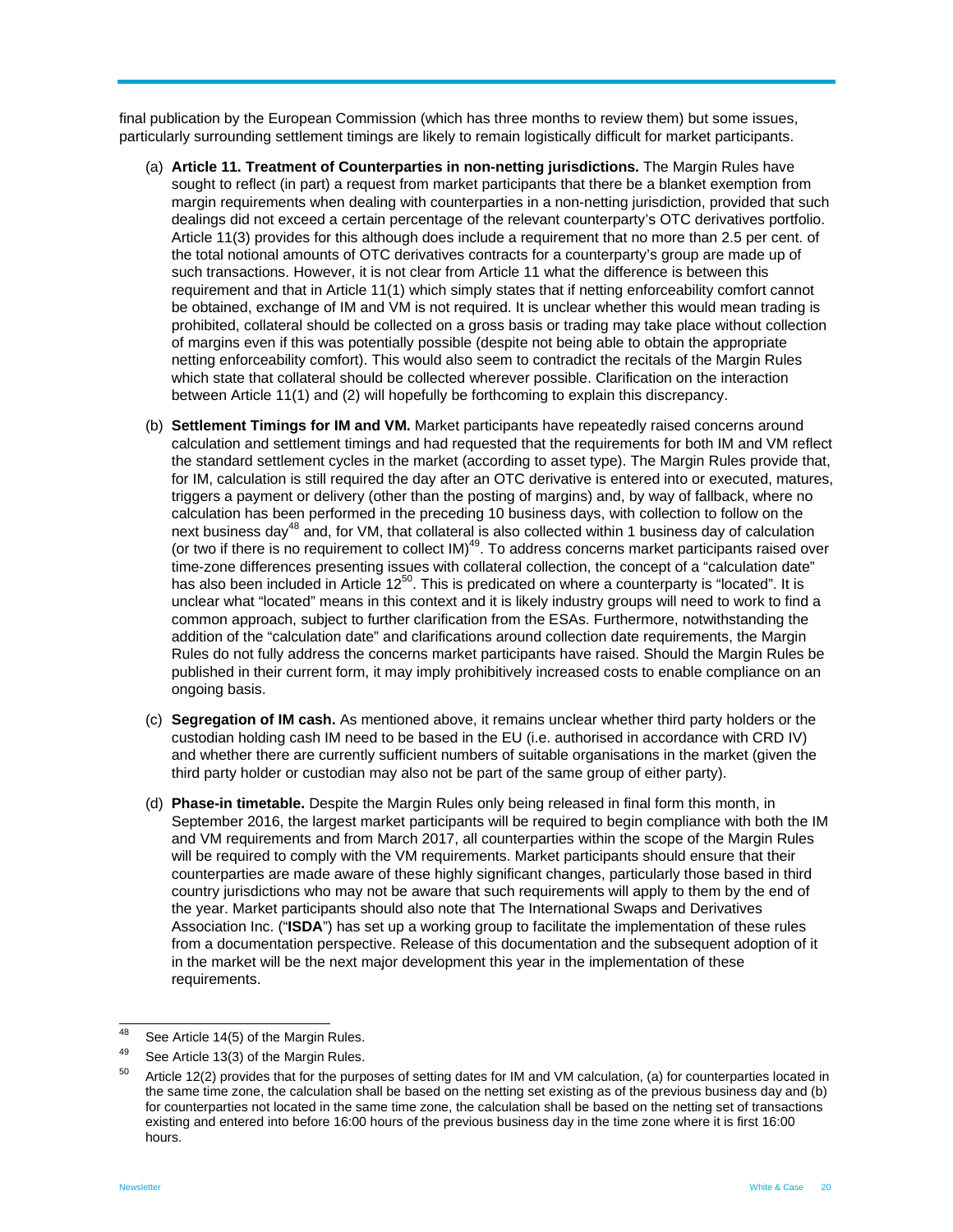# **The SFTR – The EU Expands its Rulebook to Cover Securities Financing Transactions and the Reuse of Collateral**

#### **Introduction**

The Regulation on Transparency of Securities Financing Transactions and of Reuse (2015/2365) (the "SFTR") entered into force on 12 January 2016 following publication in the Official Journal of the European Union on 23 December 2015. As part of a wider EU initiative on shadow banking, a key aim of the SFTR is to improve transparency in securities and commodities lending, repurchase transactions, margin loans and certain collateral arrangements. While the regulation, transparency and monitoring of securities financing transactions ("SFTs") did not fall within the extensive ambit of EMIR**<sup>51</sup>**, the SFTR now extends requirements similar to those found in EMIR to such transactions.

The SFTR will require:

- (a) reporting of all SFTs to trade repositories by both parties to the trade and mandatory record keeping (the "**Reporting Obligation**");
- (b) detailed disclosure by certain investment funds of their use of SFTs and total return swaps ("**TRS**") to investors in pre-investment documentation and ongoing reporting (the "**Disclosure Obligation**"); and
- (c) the obtaining of consent from, and disclosure of, risks to SFT counterparties entering into rights of use and title transfer collateral arrangements (the "**Reuse Obligation**").

The SFTR has been broadly drafted and further detail on the activities covered and the related requirements is needed. As well as the provisions subject to delegated legislation in the SFTR itself, it also seems likely that further initiatives (for example, in relation to risk mitigation requirements surrounding SFTs) will be brought into force down the line. Market participants and industry bodies will need to turn their attention to achieving standardised methods of compliance, updates to legal opinions and addressing issues such as confidentiality and the delegation of reporting.

#### Who is affected by the SFTR?

Article 2 of the SFTR states that the following entities will be covered:

- (a) counterparties to an SFT that are established (a) in the EU (including all branches irrespective of location (i.e. non-EU branches)) or (b) outside of the EU if the SFT is concluded in the course of business of an EU branch of that counterparty;
- (b) UCITS funds (and their management companies) and AIFMs authorised or registered in accordance with AIFMD<sup>52</sup>, irrespective of where they are established; and

in relation to the Reuse Obligation only, counterparties established outside the EU, in either of the following situations: (a) the reuse is effected in the course of business of an EU branch or (b) the reuse concerns 'financial instruments'53 provided as collateral by a counterparty established in the EU (or an EU branch of a third country entity (i.e. a non-EU entity reuses an EU entity's collateral)).

#### Which Transactions are covered?

**SFTs.** The disclosure and reporting requirements of the SFTR apply to SFTs<sup>54</sup>, which include the following:

- (a) repurchase transactions (including reverse repurchase transactions) relating to securities or commodities;
- (b) securities lending and securities or commodities borrowing (where there is a commitment to return equivalent securities or commodities);

<sup>51</sup> <sup>51</sup>*Regulation No 648/2012 of the European Parliament and of the Council*. 52 *Directive 2011/61/EU.*

<sup>53</sup> As defined in accordance with MiFID II and thus includes government and corporate bonds, shares, derivatives and emissions allowances.<br>
<sup>54</sup> "Derivative" transactions are excluded as these are covered by EMIR.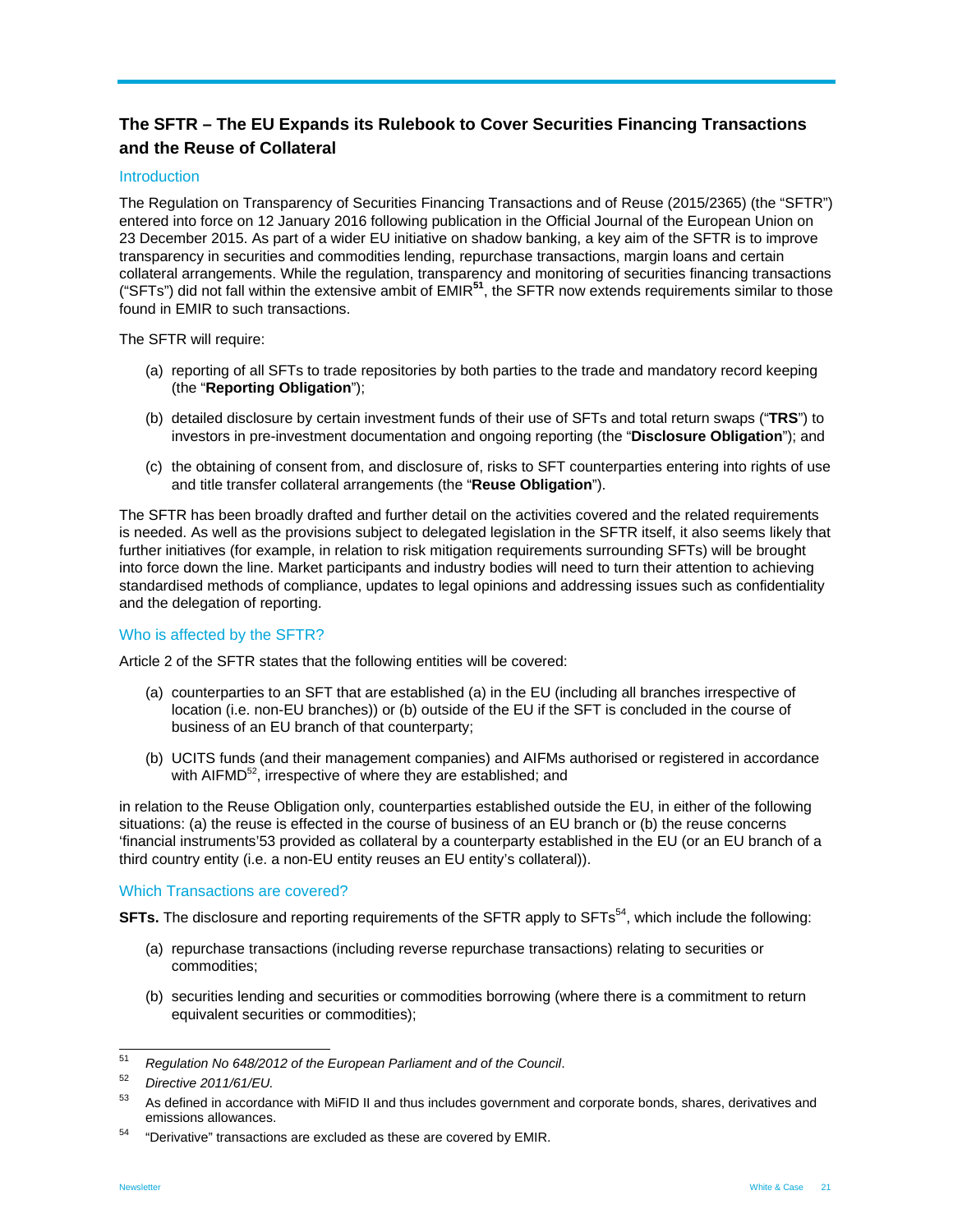- (c) buy-sell back or sell-buy back transactions relating to securities or commodities; and
- (d) margin lending transactions (which is likely to cover prime brokerage agreements).

**TRSs.** Those provisions of the SFTR which require disclosure to investors in certain funds such as UCITS and AIFMs also apply to TRSs.

**Collateral Arrangements.** Provisions relating to reuse of collateral will apply to "collateral arrangements" (both title transfer financial collateral and security financial collateral arrangements), as defined by reference to the pre-existing (and subject of much vexed analysis) Financial Collateral Directive55 (the "**FCD**"). Both title transfer financial collateral arrangements and security financial collateral arrangements (each as described and defined in the FCD) are covered.

Those definitions will overlap with SFTs to the extent that an SFT constitutes a "collateral arrangement". However, the obligations are not limited to "collateral arrangements" that are SFTs and could apply to collateral provided in connection with a transaction that is not an SFT (for example, the provision of collateral under an ISDA credit support annex or credit support deeds) where such arrangement falls within the definition of a financial collateral arrangement under the FCD. Such arrangements, to the extent they contain a right of reuse, will be covered by the disclosure and consent requirements, as explained further below.

#### Reporting Obligation (Article 4)

The Reporting Obligation for SFT counterparties requires that reports of the details of any SFT concluded, modified or terminated will need to be submitted to a trade repository<sup>56</sup> on a T+1 basis. Counterparties must also maintain records of SFTs for at least five years following the termination of the relevant transaction.

As with reporting under EMIR, the obligation may be delegated, subject to certain mandatory rules, although the ultimate responsibility for compliance rests with the counterparty. Financial Counterparties entering into SFTs with Non-Financial Counterparties<sup>57</sup> that qualify as 'small or medium sized enterprises' will be required to report on behalf of these counterparties and UCITS managers and AIFMs will have to report on behalf of their funds.

The details to be reported will be documented in RTS to be developed in due course by the European authorities (they are required to be submitted in draft by 13 January 2017). For pools of assets, it is likely that the position level collateral data should be sufficient.

A phase-in for the Reporting Obligation has been included in the SFTR which, in summary (and assuming timely progress) will mean that banks and investment firms will need to start reporting trades from mid-2018.

The Reporting Obligation also applies to SFTs existing at the relevant effective date of the phase-in, provided that they either have a remaining maturity in excess of 180 days or an open maturity and remain outstanding 180 days after that date.

#### Disclosure Obligation (Articles 13 and 14)

Under Articles 13 and 14 of the SFTR UCITS funds (and their management companies) and EU-authorised managers of AIFs will be required from 13 January 2017 to disclose to their investors their uses of SFTs and TRSs in their annual (and half yearly) reports. From 12 January 2016, prospectuses (or similar disclosure documents) for an AIF or UCITS are also required to specify the SFTs and TRSs that the manager is authorised to use and must contain detailed disclosure on the nature, uses and rationale of such transactions. Any funds pre-existing prior to 12 January 2016 will also be covered by such requirements (although the effective date is postponed to 13 July 2017).

<sup>55</sup> 55 *Directive 2002/47/EC*

<sup>&</sup>lt;sup>56</sup> Such Trade Repository must have been registered under Article 5 of the SFTR or recognised in accordance with Article 19 of the SFTR. If a trade repository is not available, or in the event no repository has been registered or recognised in time for the start of reporting, counterparties are to report directly to ESMA.<br><sup>57</sup> Financial Counterparties and Non-Financial Counterparties are defined in Article 3(3) and (4), respectively, of the

SFTR and track the classifications outlined in EMIR.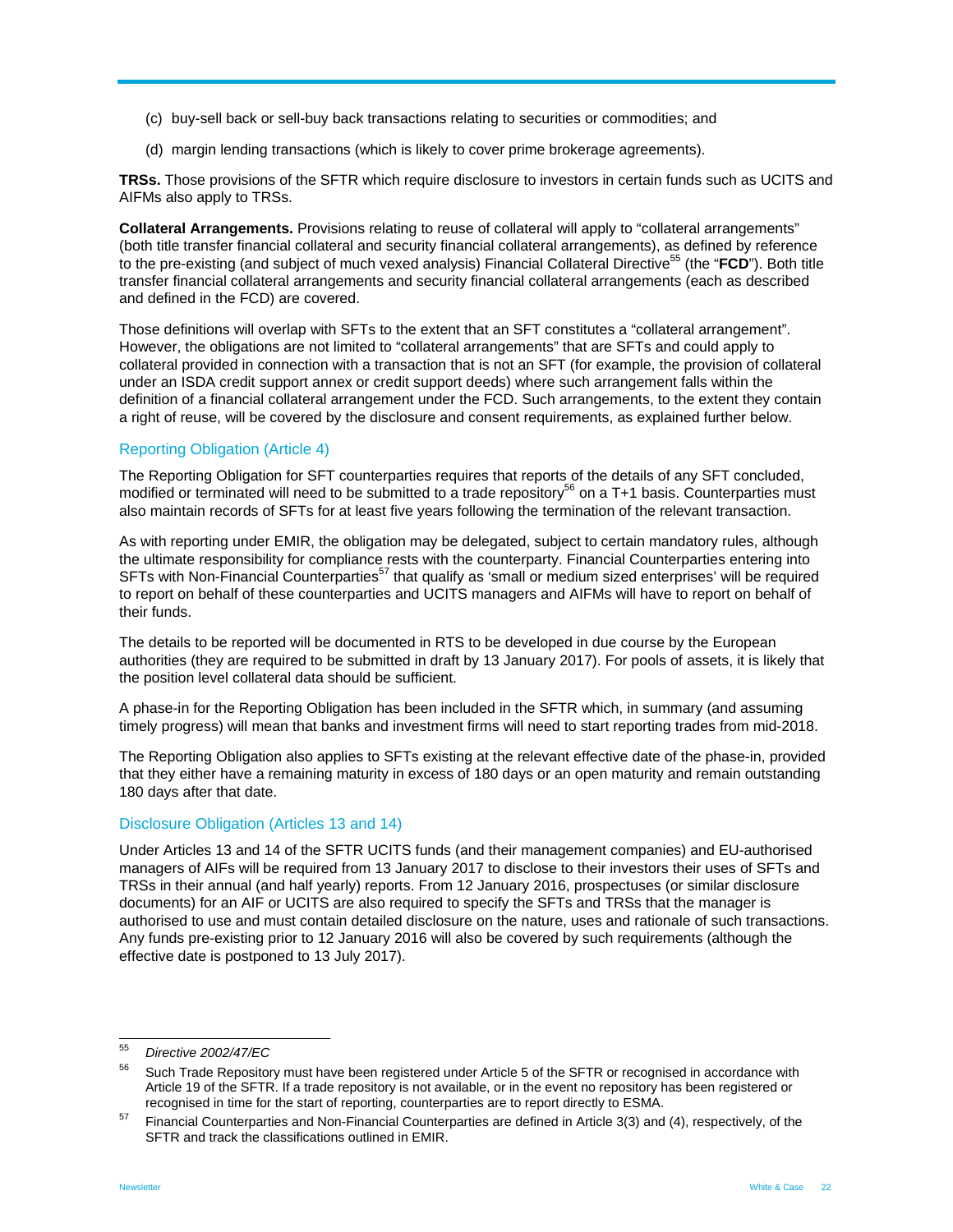#### Reuse Obligation (Article 15)

The SFTR restricts the instances in which counterparties have the right to 'reuse' 'financial instruments' received as collateral under collateral arrangements<sup>58</sup>. Compliance with this obligation (for new and existing collateral arrangements) is required by 13 July 2016.

Broadly, there are two conditions which will need to be satisfied for the collateral taker to reuse collateral. Firstly, the collateral provider must be notified in writing by the collateral taker of the risks and consequences involved in (a) granting consent to reuse of collateral and/or (b) concluding a title transfer agreement. The notification must include the risks and consequences that may arise on a default of the collateral taker. Secondly, the collateral provider is required to have granted its prior express consent in writing (or a legally equivalent manner), to a security collateral arrangement which provides for a right of reuse (in accordance with Article 5 of the FCD) or has expressly agreed to provide collateral by way of a title transfer agreement. These requirements will need to be dealt with by specific disclosures in master agreements/ related credit support documents or disclosure through standard terms of business and the execution of market standard securities financing/ related credit support documentation, amended as necessary.

Where the right of reuse is exercised, the reuse must also be undertaken in accordance with the prior written agreement between the parties and the 'financial instruments' received under the collateral arrangement must be transferred from the account of the collateral provider.

After industry bodies raised concerns over the issue, a safeguard has been included which provides that Article 15 shall not affect national law concerning the validity or effectiveness of the collateral arrangement. This protection means that a breach of the requirements outlined above should not render a transfer of collateral invalid (as this would be a matter for the applicable law where the transfer takes place). Crucially, this should mean that the enforceability of security and/or the operation of close-out netting in related transactions should be unaffected.

#### Sanctions for Non-compliance

EU Member States are required to set proportionate sanctions and measures that can be applied for breaches of the SFTR. Minimum suggested sanctions include withdrawal of authorisation, public warnings, dismissal of management, restitution of profits and administrative fines. Member States may also choose to apply criminal sanctions alongside these on notification to ESMA.

#### Next steps?

While there are no provisions for risk mitigation in the SFTR equivalent to those in EMIR, Article 29 requires that further consideration is given to this in the SFT context and a report is required to be submitted to the European Parliament by 13 October 2017. Specifically, this includes the Financial Stability Board recommendations for haircuts on certain non-centrally cleared SFTs. The BCBS also issued a consultation paper in November 2015 outlining similar proposals as well as suggesting high regulatory capital charges where the transactions do not meet minimum haircuts. It is therefore likely that further rules may be introduced in this area in due course.

#### Conclusions and Considerations

Much remains to be settled following the coming into force of the SFTR although the following points should be noted:

- (a) As mentioned, in relation to the written consent requirement, we generally expect this to be satisfied through using signed legal documents to effect the reuse (notably industry standard GMRAs, GMSLAs and ISDAs (amended as appropriate)).
- (b) The Reporting Obligation will apply in addition to existing disclosure requirements that may be triggered by SFTs<sup>59</sup>. These reporting requirements may be onerous, expensive to implement and

<sup>58</sup> 58 'Reuse' is defined under Article 3(12) of the SFTR as the use by a receiving counterparty, in its own name and on its own account or on the account of another counterparty, including any natural person, of financial instruments received under a collateral arrangement. Under this definition, 'reuse' includes transfer of title or exercise of a right of use in accordance with Article 5 of the FCD but does not include "the liquidation of a financial instrument in the event of default of the providing counterparty".<br><sup>59</sup> For example, the Transparency Amending Directive (2013/50/EU).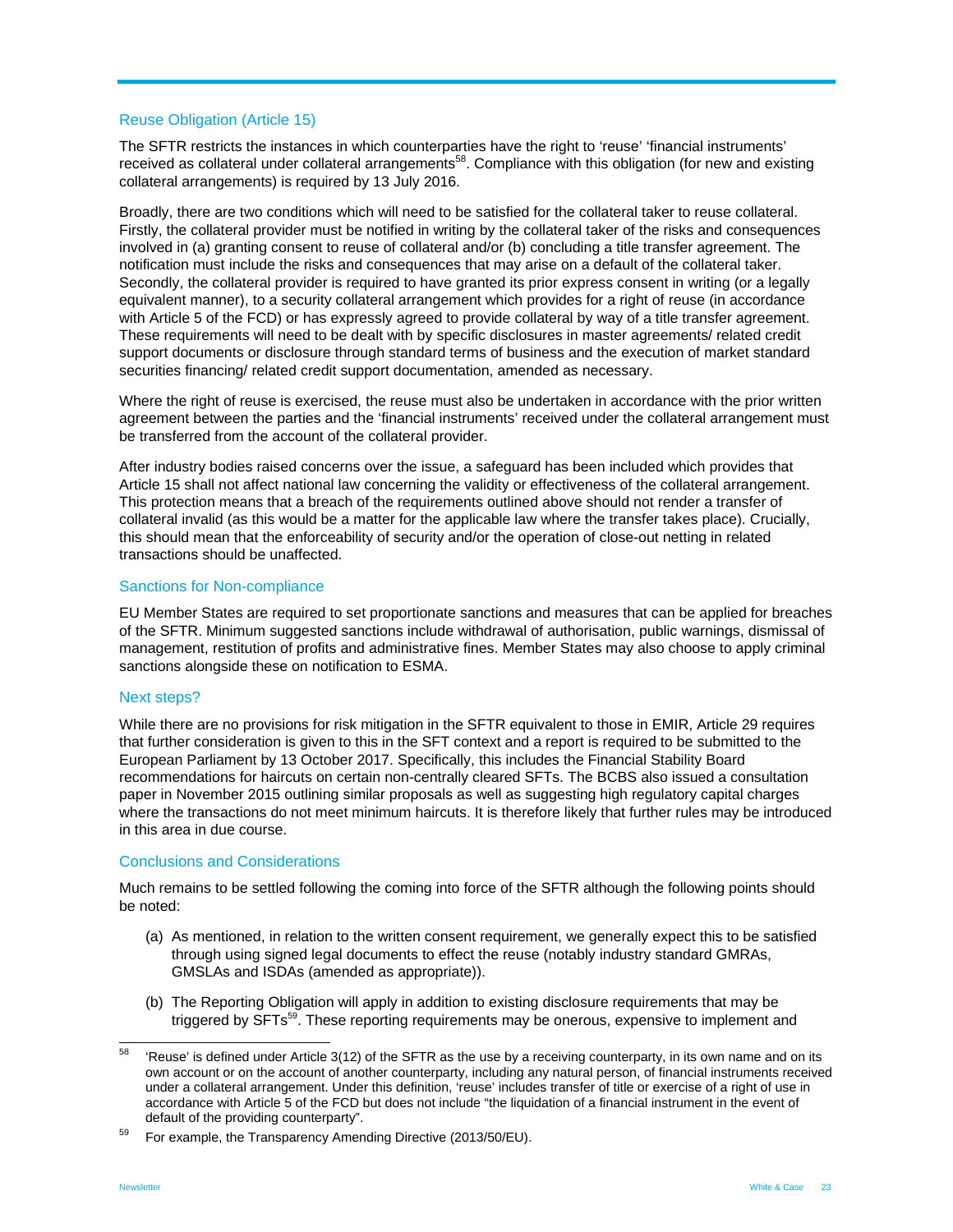comply with (particularly given the detailed nature of the disclosure). SPVs, pension fund and other institutions will likely to need to delegate to third parties to report on their behalf. Risk factor updates (where relevant) should be considered in respect of such obligations, the associated costs and potential sanctions for breach.

- (c) The need for express consent from a collateral provider under a security financial collateral arrangement with a right of reuse may be straightforward to address in certain contexts (e.g. prime brokerage) but it may be necessary to carry out due diligence to identify other such arrangements that may include rights of reuse.
- (d) Amendments to standard form documentation and developments in market practice will be required to and should be addressed alongside those needed for compliance with the margin rules (*see article "Update: The EU Margin Rules"*). It is also likely that "Next steps" outlined above will encourage parties to look towards central clearing for stock loans and repos.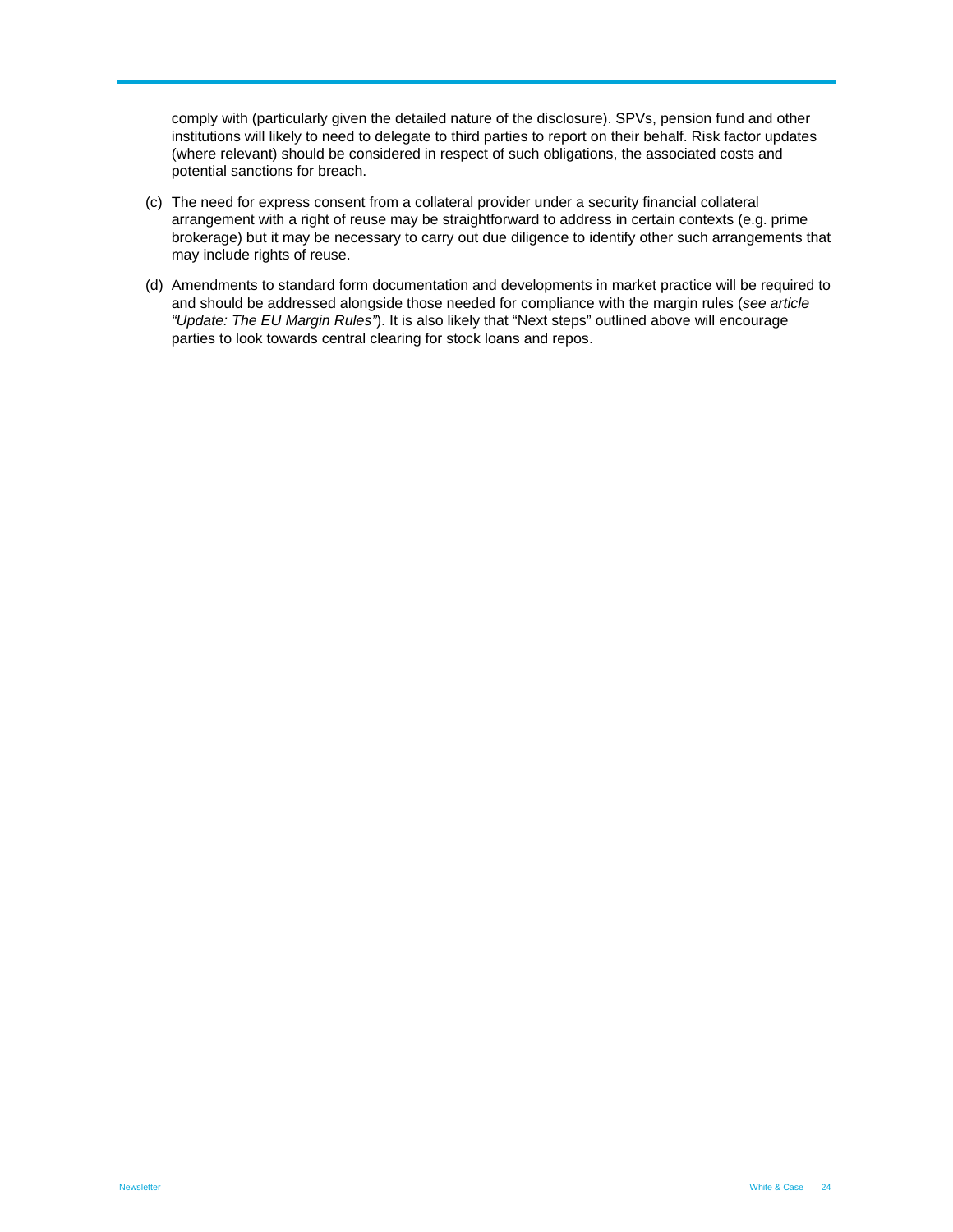# **Regulatory Developments in Asia**

# **OTC Derivatives Reporting and Clearing in Singapore – An Update on the Regulatory Reforms**

#### **Background**

Since 2012, in line with its commitment to the G20 and Financial Stability Board ("**FSB**") reform objectives, the Monetary Authority of Singapore (the "**MAS**") has undertaken a comprehensive review of the Securities and Futures Act (the "**SFA**") and related subsidiary regulations to ensure that the domestic laws remain current in light of recent market and international developments. To date, the MAS has focused its reform policy on mitigating systemic risk, strengthening its enforcement regime and enhancing the transparency of over-thecounter ("**OTC**") derivatives activity in Singapore.

#### Introduction

In the wake of the global financial crisis, the MAS announced in July 2011 its plans to make several legislative amendments to regulate OTC derivatives in Singapore reflecting its commitment to the G20 and FSB reform objectives to strengthen the international financial regulatory system. As part of its policy reform plan, the MAS proposed to expand the scope of the SFA by:

- (a) mandating the central clearing and reporting of OTC derivatives;
- (b) extending the current regulatory regimes for market operators, clearing facilities and capital market intermediaries to OTC derivatives; and
- (c) introducing a new regulatory regime for trade repositories. $60$

The initial phase of the reform started with The Securities and Futures (Amendment) Act 2012 (the "**SF(A) Act**") which came into effect on 31 October 2013. After the SF(A) Act came into effect, the MAS published further Consultation Papers with regards to proposed legislative amendments that reflected the broad scope of the policy reform and to ensure that the SFA remains current in view of market and international developments.

This article (1) provides a review of the current reporting and clearing obligations under the SFA as amended by the SF(A) Act and (2) considers anticipated changes in relation to the reporting and clearing of OTC derivatives in Singapore.

#### The Current State of the Legislative Reform

The SF(A) Act:

- (a) introduced a new regulatory regime for trade repositories;
- (b) extended the regulatory regime for clearing facilities to OTC derivatives; and
- (c) mandated the reporting and clearing of certain OTC derivatives transactions.

In relation to reporting and clearing obligations, the SF(A) Act added a new Part VIA (which sets out the mandatory reporting rules) and a new Part VIB (which regulates the clearing of derivatives contracts).

#### **Mandatory Reporting**

The mandatory reporting regime for OTC derivatives contracts commenced on 31 October 2013 in Singapore pursuant to the Securities and Futures (Reporting of Derivatives Contracts) Regulations 2013 (No. S 668/2013) ("**SF(RDC)R**") which give effect to the new Part VIA of the SFA.

Pursuant to Part VIA, the mandatory reporting requirement applies to each "specified person" who is a party to a "specified derivatives contract"<sup>61</sup> unless such specified person is exempted.<sup>62</sup> A "specified person"<sup>63</sup> is defined as:

<sup>60</sup> 60 MAS, *Consultation Paper on Proposed Regulation of OTC Derivatives* (Feb 2012).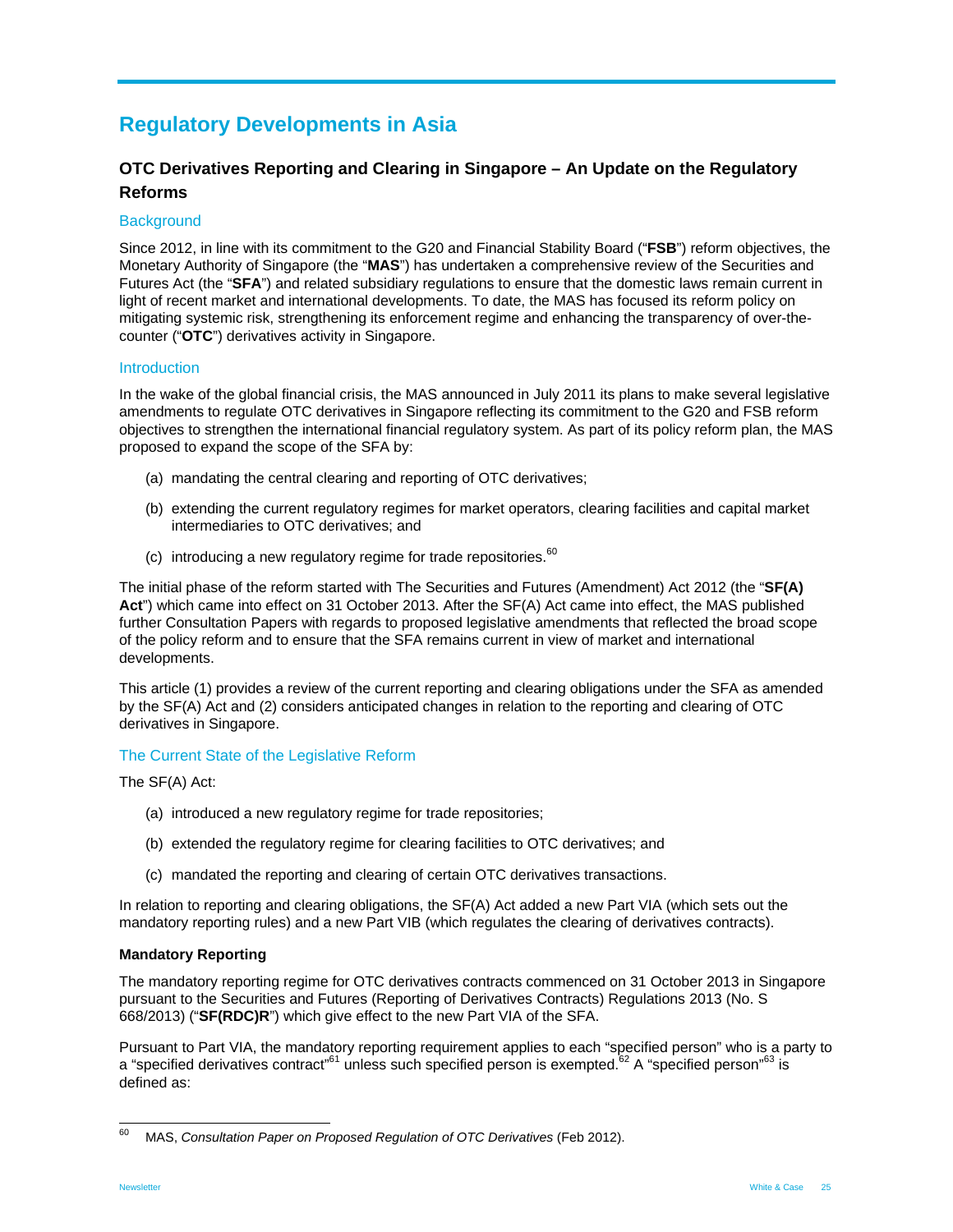- (a) any bank in Singapore licensed under the Banking Act;
- (b) any subsidiary of a bank incorporated in Singapore;
- (c) any merchant bank approved as a financial institution under the MAS Act (Cap. 186);
- (d) any finance company licensed under the Finance Companies Act (Cap. 108);
- (e) any insurer licensed under the Insurance Act (Cap. 142);
- (f) any holder of a capital markets services licence;  $64$
- (g) any approved trustee referred to in section  $289$ ;  $65$  or
- (h) any "significant derivatives holder".<sup>66</sup>

The reporting obligations also apply to specified persons acting as agents in a specified derivatives contract.<sup>67</sup>

At present, a "specified derivatives contract" refers to any interest rate derivatives contract, credit derivatives contract or foreign exchange derivatives contract (excluding various spot transactions as specified in regulation 2 under "excluded currency contract"), that is traded or booked in Singapore.<sup>68</sup> It is anticipated that the scope of "specified derivatives contract" may be expanded to include other asset classes such as equity and commodity derivatives contracts in the near future.

#### **Mandatory Clearing**

The current state of reform in relation to mandatory clearing has not yet been finalised as subsidiary regulations to give effect to the policies under the new Part VIB (*Clearing of Derivatives Contracts*) of the SFA have not yet been issued.

Part VIB of the SFA sets out the requirements of the clearing obligations of specified persons. A "specified person" who is a party to a specified derivatives contract shall cause the specified derivatives contract to be cleared through an approved clearing house or a recognised clearing house.<sup>69</sup> The MAS has not yet finalised which type of derivatives contracts shall come within the scope of "specified derivatives contract" for the purposes of Part VIB of the SFA.

At present, a "specified person" under Part VIB (*Clearing of Derivatives Contracts*) of the SFA differs from a specified person under Part VIA (*Reporting of Derivatives Contracts*) of the SFA. Under Part VIB of the SFA, a "specified person" includes all the specified persons under Part VIA of the SFA except for subsidiaries of banks incorporated in Singapore and significant derivatives holders.<sup>70</sup> As with the definition under section 124 of the SFA, the composition of "specified persons" under Part VIB of the SFA is subject to change as the MAS

 $61$  Section 125(1) of the SFA.

<sup>&</sup>lt;sup>62</sup> Section 129A of the SFA. The Fourth Schedule of the SF(RDC)R provides that such exempted persons include the Government, any statutory board, any central bank, any central government, any non-commercial agency of a central government and any of the listed multilateral agencies, organisations or entities in the Fourth Schedule. The Securities and Futures (Reporting of Derivatives Contracts) (Exemption) Regulations 2014 ("**SF(RDC)(E)R**") also provides for additional persons to be exempted from section 125.<br>
<sup>63</sup> Section 124 of the SFA.

 $64$  Pursuant to the SF(RDC)(E)R, a holder of a capital markets services licence in fund management or real estate investment trust management (collectively, the "**Asset Managers**") with managed assets of less than S\$8 billion, is exempted from having to comply with the reporting obligations under section 125 of the SFA.<br><sup>65</sup> Pursuant to the SF(RDC)(E)R, approved trustees in respect of collective investment schemes managed by Asset

Managers who qualify for the relief or other fund management companies are not subject to reporting obligations

<sup>&</sup>lt;sup>66</sup> See regulation 6 of the SF(RDC)R. A specified person is a "significant derivatives holder" if he is not a specified person that falls within paragraphs (a) to (g) of the definition of "specified person" in section 124 of the SFA, is resident in Singapore and is a party to a specified derivatives contract booked or traded in Singapore which aggregate gross notional amount exceeds S\$8 billion (current reporting threshold amount).<br><sup>67</sup> Section 125(2) of the SFA.

<sup>&</sup>lt;sup>68</sup> Regulation 5 of the SF(RDC)R.

<sup>&</sup>lt;sup>69</sup> Section 129C(1) of the SFA.

<sup>70</sup> Section 129B of the SFA.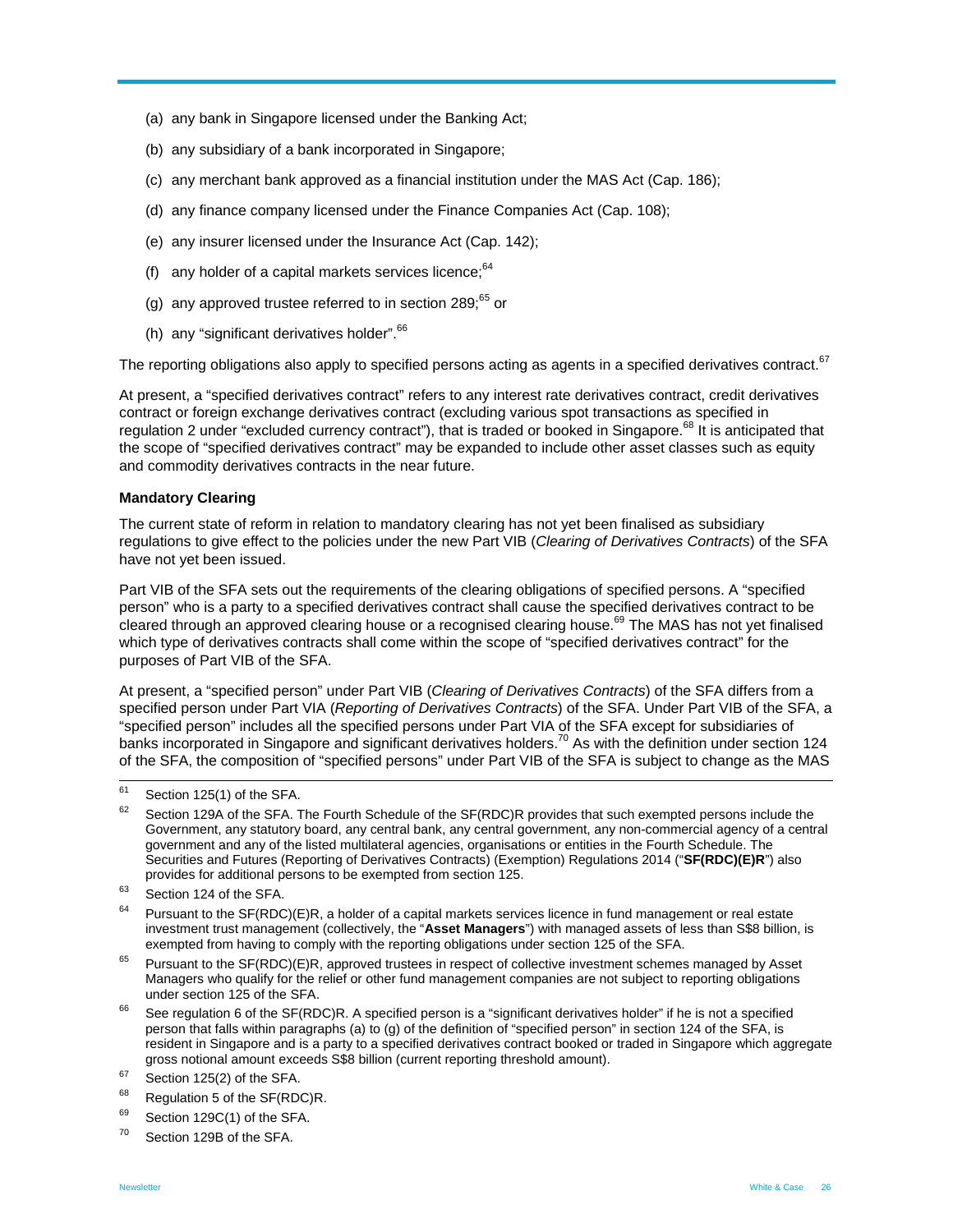has authority to prescribe additional specified persons or amend the relevant specified persons by subsidiary regulations.

#### Further Reform Expected

#### **Mandatory Reporting**

On 18 January 2016, the MAS published a Consultation Paper on Proposed Amendments to the Securities and Futures (Reporting of Derivatives Contracts) Regulations to complete the implementation of the OTC derivatives reporting regime in Singapore. In this Consultation Paper, the MAS proposed to make further amendments to the SF(RDC)R to:

- (a) implement the reporting of commodity and equity derivative contracts (in addition to interest rate, credit and the relevant foreign exchange derivatives contracts) to licensed trade repositories or licensed foreign trade repositories;
- (b) include additional data fields for collateral, booking location and trading desk location for all specified derivatives contracts;
- (c) include reporting obligations for active non-bank financial institutions ("**NBFIs**") in OTC derivatives;
- (d) exempt all approved trustees and licensed trust companies from reporting obligations;
- (e) exclude the reporting of derivatives contracts transacted with retail investors; and
- (f) require NBFIs to keep proper records of OTC derivatives activities and to submit the required information to the MAS on a periodic basis.

These amendments are expected to be phased in between 1 July 2016 and 1 November 2018.

#### *Commodity Derivatives Contracts*

In relation to commodity derivatives contracts, the MAS proposed that all forwards, swaps and options related to commodities or commodity indices, or contracts with cash flows determined by reference to one or more commodities be subject to the reporting obligations under the SFA. However, physically-settled commodity derivatives contracts entered into for commercial purposes and certain commodity sale and purchase agreements (which contain some form of optionality) entered into for commercial purposes and intended for physical settlement, may be excluded.

#### *Equity Derivatives Contracts*

In relation to equity derivatives contracts, the MAS has proposed to subject securities-based derivatives (such as equity derivatives contracts) to reporting requirements but exclude exchange-traded equity derivatives contracts in line with the current approach to exclude exchange-traded products. For the purposes of the reporting regulations, the MAS also proposed that "equity derivatives contracts" be defined as: (i) rights, options or derivatives related to stocks or shares issued or proposed to be issued by a corporation or body unincorporated, (ii) contracts related to equities or equity indices, or (iii) derivatives of a unit in a business trust. It is not clear whether this definition would capture other certificates or structured notes linked to securities.

#### *NBFIs with OTC derivatives activity (based on annual aggregate notional amounts) exceeding S\$5 billion*

After a survey was conducted, the MAS considered that the aggregate gross notional amount of OTC derivatives transactions offered a better measure of the potential systemic risk posed by financial institutions to the market as compared with the amount of managed assets. As a result, the MAS proposed that NBFIs (including subsidiaries of banks incorporated in Singapore, insurers and holders of CMS licenses) whose annual aggregate notional amount of OTC derivatives activity exceeds a threshold of S\$5 billion be subjected to the reporting requirements.

However even if an NBFI may be exempted from reporting, it should still continue to ensure proper record keeping of its OTC derivatives activities as the MAS may periodically require a NBFI to submit requested information in relation to such NBFI's derivatives trading activity.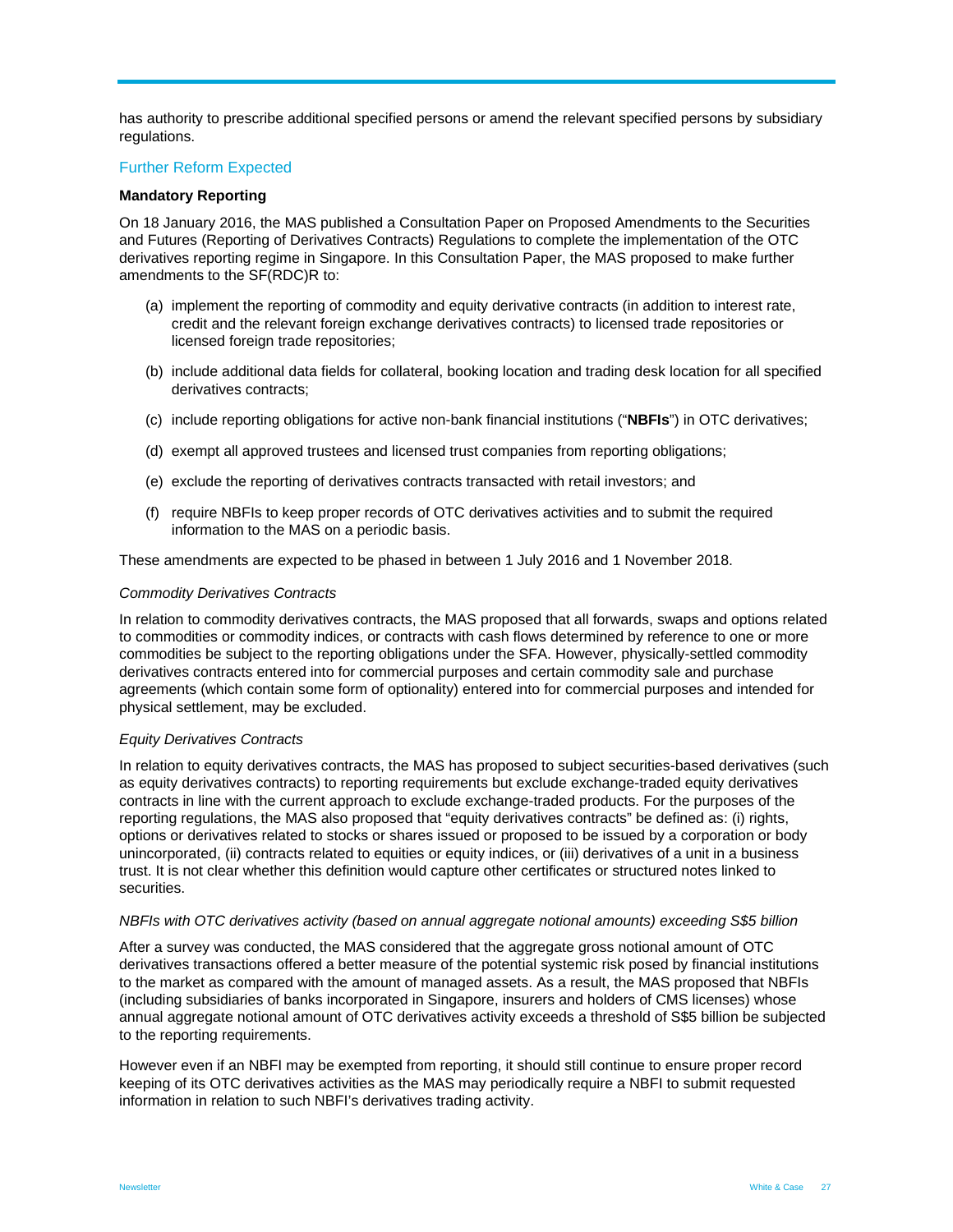#### *Exemptions and Exclusions*

As approved trustees ("**ATs**") and licensed trust companies ("**LTCs**") largely perform administrative roles and do not make investment decisions, the MAS has proposed to exempt both ATs and LTCs from the reporting requirements irrespective of the value of managed assets held.

After its review, the MAS considered that derivatives contracts transacted with retail investors are unlike to pose significant risk to the overall financial system as the exposure of all such transactions are relatively low. Accordingly, the MAS has proposed to exclude derivatives transactions where counterparties are retail investors (i.e. non-accredited or non-institutional investors) from being subject to the reporting obligations under the SFA.

#### **Mandatory Clearing**

On 1 July 2015, the MAS published a Consultation Paper on Draft Regulations for Mandatory Clearing of Derivatives Contracts and invited interested parties to provide comments on the proposed draft regulations.

The proposed draft Securities and Futures (Clearing of Derivatives Contracts) Regulations ("**SF(CDC)R**") sets out the initial implementation details of Part VIB of the SFA including the type of OTC derivatives contracts to be cleared, the circumstances under which clearing is mandatory, persons who are subject to or exempt from clearing obligations and other implementation details. The SF(CDC)R was initially anticipated to be issued by the end of  $2015$ .<sup>71</sup>

In determining the scope of the "specified derivatives contracts" to be cleared, a key consideration for the MAS is the level of systemic risk that any particular class of contract poses to the financial system.<sup>72</sup> Other relevant considerations that the MAS may have regard to include the characteristics and level of standardisation of the contractual terms and operational processes of that class of derivatives contracts and the depth and liquidity of the market for that class of derivatives contracts.<sup>73</sup>

#### *Interest Rate Swaps*

Given that approximately 50% of derivatives transactions booked in Singapore are interest rate derivatives contracts with 90% of interest rate derivatives contracts being standardised interest rate swaps ("**IRS**"), the MAS has proposed to commence mandatory clearing with interest rate derivatives contracts. It is anticipated that at a minimum, Singapore Dollar fixed-to-floating swaps based on the Swap Offer Rate and US Dollar fixed-to-floating swaps based on the London Interbank Offered Rate will be subject to clearing obligations from commencement. The MAS is still considering whether IRS denominated in Euro, Pound Sterling and Japanese Yen should also be subjected to the same clearing obligations from commencement as these transactions comprise a significant portion of trades booked in Singapore.

#### *Banks With OTC Derivatives Exposures exceeding S\$20 billion*

To address the largest counterparty credit risks in the OTC derivatives markets, the MAS proposed to subject only banks with exposures in OTC derivatives contracts that exceed the threshold of S\$20 billion (gross notional outstanding of contracts booked in Singapore in the last four quarters) to the clearing obligations. Therefore, it is anticipated that at commencement, a "specified person" for the purposes of the mandatory clearing obligations will only be limited to banks that exceed the relevant threshold with exemptions applying to public bodies such as central banks, governments and international multilateral organisations (e.g. Bank for International Settlements, the International Monetary Fund and the World Bank). The MAS has also proposed that intra-group transactions be exempted from the scope of clearing obligations as such transactions do not transfer risks in or out of a corporate group. These issues have been posed to the public for comment.

<sup>71</sup> 

<sup>&</sup>lt;sup>1</sup> MAS, Consultation Paper on Draft Regulations for Mandatory Clearing of Derivatives Contracts (1 July 2015), p 8.<br><sup>72</sup> Section 129G(2) sets out the various factors that the MAS may have regard to in determining whether that a particular class of derivatives contracts be subject to clearing.<br>
<sup>73</sup> Section 129G(2) of the SFA.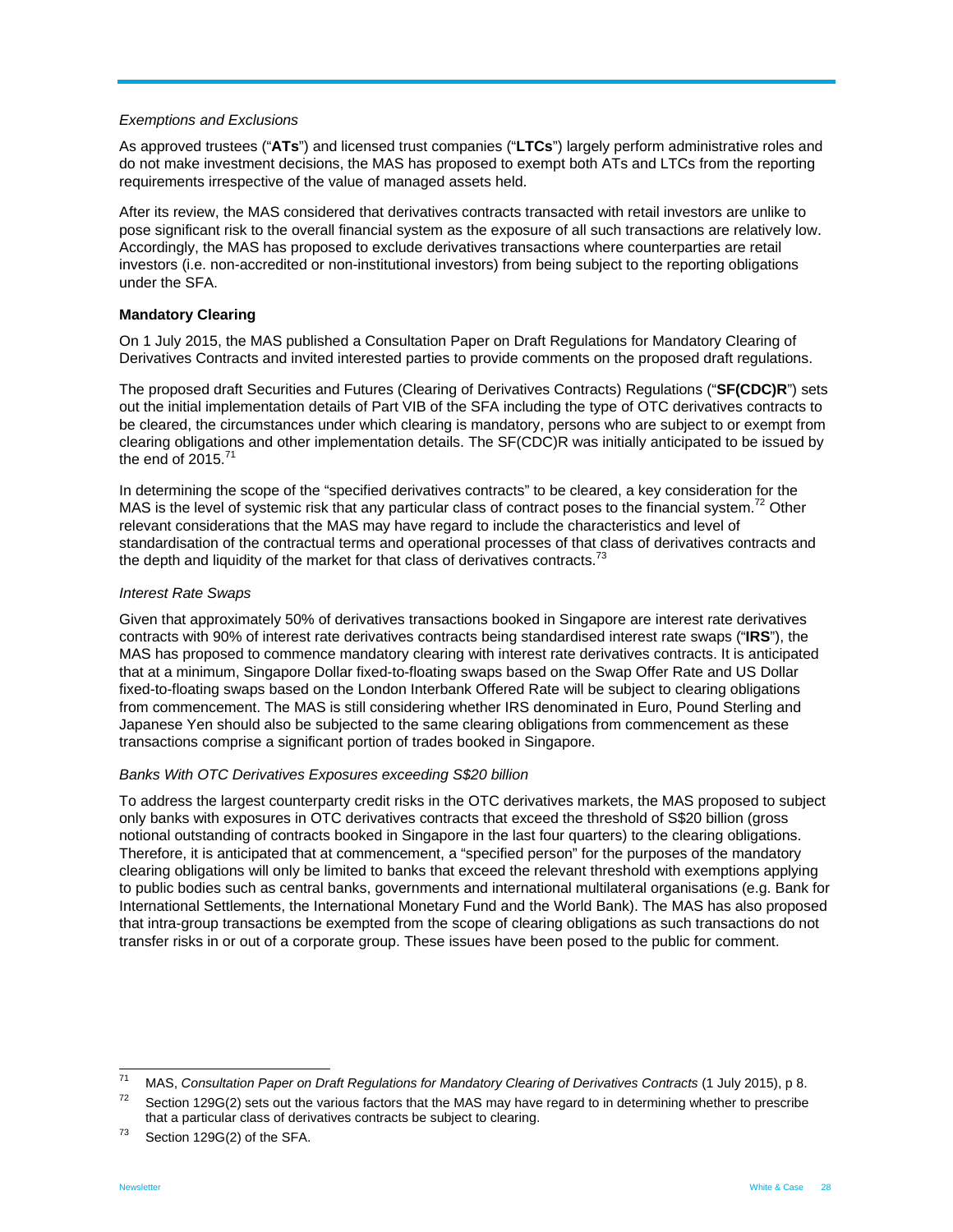# **Other Developments**

# **Casting the Net Wider to Address "Too Big to Fail" - The ISDA 2015 Universal Resolution Stay Protocol**

*21 major global banks signed the ISDA 2015 Universal Resolution Stay Protocol at launch. Pursuant to the ISDA 2015 Universal Resolution Stay Protocol, these banks have agreed to suspend their termination rights in relation to their derivatives contracts facing a failing "systematically important financial institution".* 

#### **Introduction**

As part of the ongoing push for global financial stability, on 12 November 2015, the International Swaps and Derivatives Association ("**ISDA**") published the ISDA 2015 Universal Resolution Stay Protocol ("**2015 Stay Protocol**"), a re-launch (and replacement) of the ISDA 2014 Resolution Stay Protocol ("**2014 Stay Protocol**"). The 2015 Stay Protocol extends the coverage of contracts to securities financing transactions ("**SFTs**") and expands the scope of the 2014 Stay Protocol to accommodate special resolution regimes ("**SRR**") developed in additional jurisdictions. It is otherwise substantially similar to the 2014 Stay Protocol in terms of the operative provisions. The aim of the 2015 Stay Protocol is to ensure that cross-border derivatives and SFTs are captured by the relevant statutory stays in the event a systemically important financial institution ("**SIFI**") enters insolvency proceedings and to give regulators sufficient time to facilitate an orderly resolution and limit any market contagion effects.

#### Development of the 2015 Stay Protocol

Since the collapse of Lehman Brothers, regulators have been concerned with market contagion effects should another major bank fail. It is clear from the 2008 financial crisis that regulators had limited tools with which to deal with failing financial institutions, particularly when large derivatives positions are on the books. Traditional insolvency proceedings and bailouts have proven to be costly (with the costs largely being passed on to taxpayers) and do not afford regulators much control in managing global financial stability. In response to public criticism, financial regulators have worked to develop a new regulatory framework to deal with the resolution of SIFIs and which is aimed at improving economic stability and mitigating systemic risk. As a result, various SRR such as the Orderly Liquidation Authority ("**OLA**") and the Bank Recovery and Resolution Directive ("**BRRD**") were progressively implemented in the US and European Union respectively.

The OLA and BRRD, among other things, temporarily stay the non-defaulting party's exercise of its early termination rights in an insolvency situation to give the relevant authority sufficient time to stabilise the failing SIFI. However, the OLA and BRRD are national statutory regimes and it is uncertain whether they could be enforced extraterritorially to apply to cross-border trades, particularly where the governing law of the contract at issue is different from that which authorised the resolution proceedings. Therefore until the relevant jurisdictions provide for recognition and enforcement of foreign SRR, financial regulators generally agree that a contractual approach to address such enforceability issues is necessary.

This was the impetus for the development of the 2014 Stay Protocol by ISDA and a working group composed of dealer and buy-side member firms in consultation with the regulatory authorities from Germany, France, Japan, Switzerland, the UK and the US ("**Home Authorities**"). A key aim of the 2014 Stay Protocol was to provide a contractual approach to cross-border recognition until comprehensive statutory regimes are developed and adopted. $74$  On the launch date, 18 of the world's largest dealers in OTC derivatives adhered to the 2014 Stay Protocol. As of 2 November 2015 when the 2014 Stay Protocol was closed, that number had increased to 189 dealers in OTC derivatives.<sup>75</sup>

In 2015, the Home Authorities requested ISDA to, among other things, expand the scope of the 2014 Stay Protocol to include: (1) certain master agreements that govern SFTs and (2) provisions pursuant to which annexes could be added to clarify that SRRs enacted in the member jurisdictions of the Financial Stability

 $\overline{74}$ ISDA, 'ISDA 2014 Resolution Stay Protocol' <http://www2.isda.org/functional-areas/protocol-management/faq/20>

accessed 7 June 2016.<br><sup>75</sup> ISDA, 'Adhering Parties' <http://www2.isda.org/functional-areas/protocol-management/protocol-adherence/20> accessed 7 June 2016.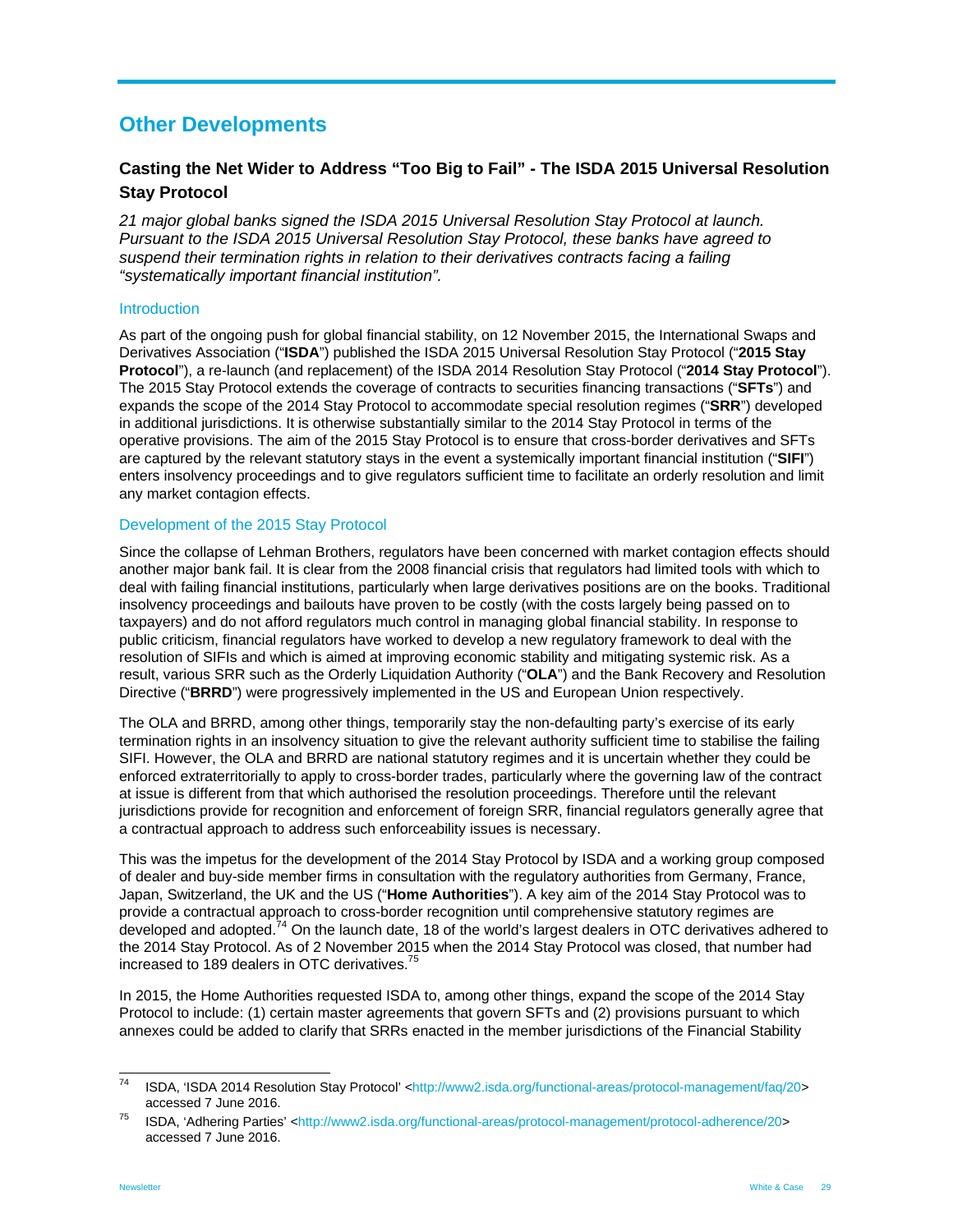Board ("**FSB**") would be covered by the protocol.<sup>76</sup> In response, ISDA developed the 2015 Stay Protocol which replaces the 2014 Stay Protocol in its entirety for those entities that had already adhered to it, provided that both parties to a Protocol Covered Agreement are Adhering Parties (both terms as defined below). If either of the parties that adhered to the 2014 Stay Protocol does not adhere to the 2015 Stay Protocol, the 2014 Stay Protocol will continue to have operative effect. On the launch date, 21 major global banks adhered to the 2015 Stay Protocol.

#### How does the 2015 Stay Protocol work?

The operative provisions of the 2015 Stay Protocol are substantially similar to those of the 2014 Stay Protocol with the exception of the expanded scope as mentioned above. Adherence is on a voluntary basis and parties adhere to the protocol in its entirety. Entities that have adhered to the 2015 Stay Protocol are listed on ISDA's website.

#### **Protocol Covered Agreement**

An entity that adheres to the 2015 Stay Protocol (each such entity an "**Adhering Party**") is deemed to have incorporated the 2015 Stay Protocol into the relevant Protocol Covered Agreement (defined below) as well as the transactions to which the agreement relates, unless the agreement already addresses the substance of the 2015 Stay Protocol or the parties expressly provide that the terms of the 2015 Stay Protocol will not apply. The 2015 Stay Protocol will not amend future Protocol Covered Agreements unless the parties agree bilaterally to make them subject to the terms of the 2015 Stay Protocol. Suggested wording for this purpose is included in Section 9 (*Specific Questions on the Amendment Language)* set out in the frequently asked questions relating to the 2015 Stay Protocol published by ISDA (the "**2015 FAQs**").

As it currently stands, the agreements covered under the 2015 Stay Protocol include ISDA Master Agreements (and its related Credit Support Documents) and certain master agreements published by the SFT Trade Associations (i.e. the Global Master Repurchase Agreement, the Global Master Securities Lending Agreement, the Master Equity and Fixed Interest Stock Lending Agreement, the Master Gilt Edged Stock Lending Agreement, the Master Repurchase Agreement, the Master Securities Loan Agreement and the Overseas Securities Lender's Agreement) entered into between Adhering Parties and related credit enhancements entered into between Adhering Parties or provided by one Adhering Party to another (each a "**Protocol Covered Agreement**").<sup>77</sup>

Although the 2015 Stay Protocol largely deals with uncleared transactions, if a cleared transaction is documented under a Protocol Covered Agreement, then those transactions will fall within the scope of the 2015 Stay Protocol. However if the 2015 Stay Protocol violates the rules of an applicable clearinghouse, it will not apply to the relevant Protocol Covered Agreement.

There are two ways in which the 2015 Stay Protocol amends a Protocol Covered Agreement and its related transactions – via the "Opt-in" mechanism pursuant to Section 1 and the application to ordinary US insolvency proceedings pursuant to Section 2.

#### **"Opt-in" mechanism**

Under Section 1, for each relevant Protocol Covered Agreement, Adhering Parties opt in to the SRR applicable to their counterparty and each of its related entities as well as the resolution regimes in the Home Authority jurisdictions ("**Identified Regimes**") even if it is not required to do so by law or regulation. This means the Adhering Party will only be permitted to exercise its termination rights under the Protocol Covered Agreement to the extent that the applicable SRR permits. Accordingly in this regard, Section 1 ensures the parity of treatment between Adhering Parties and those parties transacting under agreements governed by the laws of the jurisdiction of the applicable SRR.<sup>78</sup> Note that the 2015 Stay Protocol extends to direct default rights as well as cross-default rights where such rights are stayed or overridden under the applicable SRR.

If the relevant resolution action is successful under the applicable SRR, then Adhering Parties are not permitted to terminate the relevant derivatives transactions to the same extent as a counterparty that is subject to such applicable SRR. If the relevant resolution action is not successful under the applicable SRR,

<sup>76</sup>  $\frac{76}{77}$  Ibid.

ISDA 2015 Universal Resolution Stay Protocol paragraph 4 definition of "Covered Agreement".

<sup>78</sup> ISDA, ISDA 2015 Universal Resolution Stay Protocol FAQ <http://www2.isda.org/functional-areas/protocolmanagement/faq/22> accessed 7 June 2016.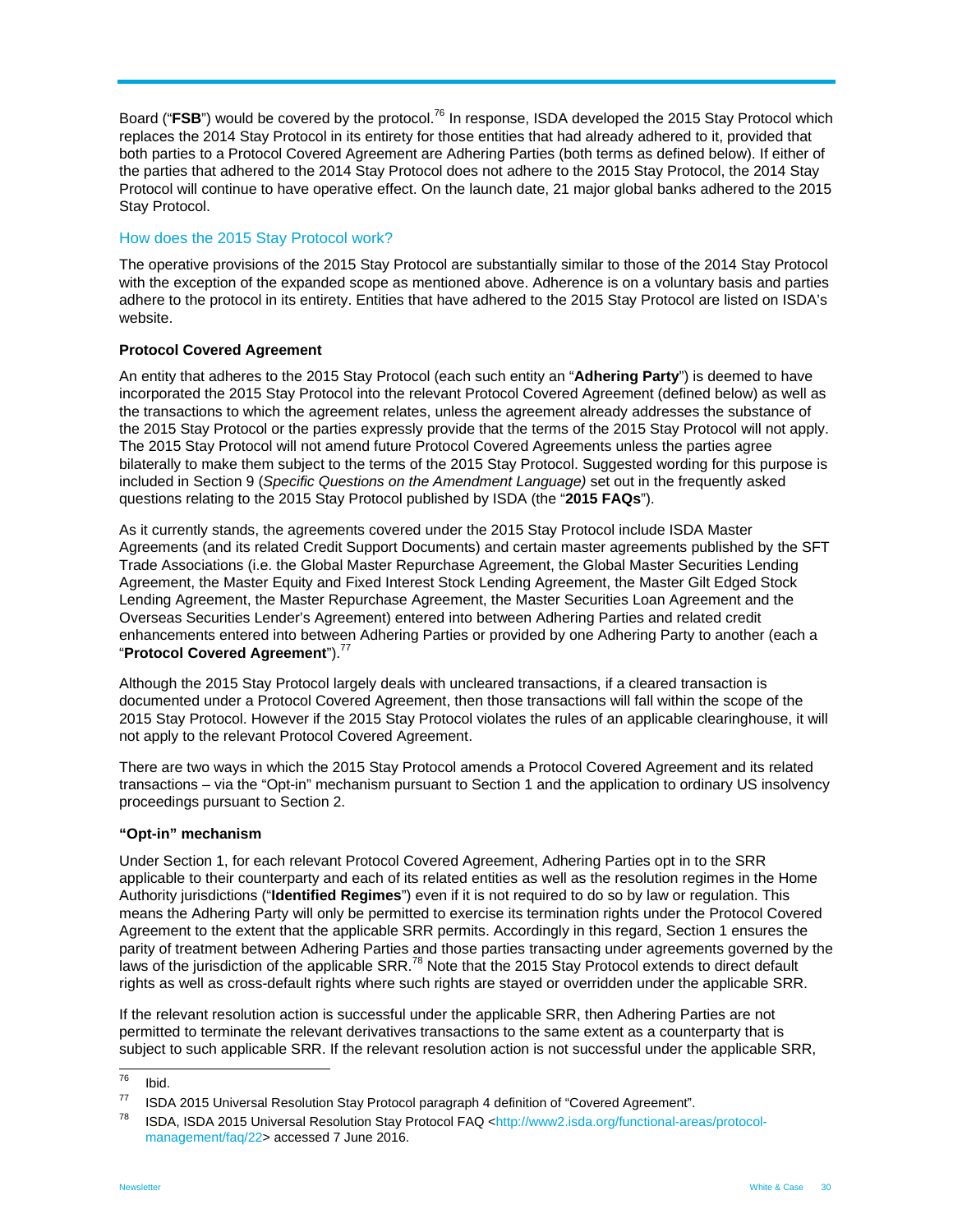then an Adhering Party can exercise its termination and cross-default rights to the same extent as a counterparty that is subject to such applicable SRR.

For example, if a UK bank which is subject to the BRRD enters into resolution, any derivative trades that its US subsidiary has with a US counterparty (assuming such trades are governed by New York law) may potentially be terminated by the US counterparty if a New York court does not recognise the application of the BRRD. However if the parties had adhered to the 2015 Stay Protocol, then the US counterparty would have opted in to the UK implementation of the BRRD and would be bound by its terms. In this case, the US counterparty would not be permitted to terminate those derivatives trades where it faces the US subsidiary of the UK bank.

In addition to the Identified Regimes, Adhering Parties will also opt in to the SRR of FSB jurisdictions and any jurisdiction in which a current or future global systemically important bank is headquartered ("**G-SIB Jurisdiction**") if these SRRs satisfy the relevant credit protection safeguards.<sup>79</sup> The expansion to include G-SIB Jurisdictions is one of the key changes made to the 2015 Stay Protocol. Ultimately, the SRR that is applicable to a party is the one that is applicable to its direct counterparty or the SRR applicable to each of its related entities (which includes any Credit Support Providers or Specified Entities as such terms are defined in the relevant ISDA Master Agreements).

If an SRR is amended and negatively affects the enforceability of certain creditors' default rights, an Adhering Party may choose to opt out of future resolutions under that SRR.<sup>80</sup>

The Section 1 provisions came into effect between initial Adhering Parties on 1 January 2016.

It is anticipated that ISDA may, over time, publish additional "Country Annexes" to the 2015 Stay Protocol to include SRRs in the additional FSB jurisdictions and G-SIB jurisdictions. An Adhering Party to a Country Annex does not get to choose which Country Annex it wishes to adhere to, rather it adheres to all the Country Annexes that have been published as of the date of its adherence.<sup>81</sup> Where Adhering Parties adhere to a Country Annex that was published after their initial adherence to the 2015 Stay Protocol ("**Annex Implementation Date**"), all Protocol Covered Agreements entered into prior to the Annex Implementation Date will be subject to the 2015 Stay Protocol.

#### **US ordinary insolvency proceedings**

Section 2 introduces similar stays and overrides under ordinary US insolvency regimes where none exist, such as the Bankruptcy Code and the Federal Deposit Insurance Act. In this section, each Adhering Party contractually agrees to override certain default rights under the relevant Protocol Covered Agreement if an affiliate of its bank counterparty becomes subject to ordinary US insolvency proceedings.

Default rights that arise because the affiliate that is subject to insolvency proceedings is a Specified Entity are treated differently to the default rights that arise because the affiliate is a Credit Support Provider (as defined in the relevant ISDA Master Agreement). Where a Credit Support Provider enters insolvency proceedings, Section 2 imposes conditions designed to preserve the value and effectiveness of the credit support as much as possible notwithstanding the insolvency of the Credit Support Provider.<sup>82</sup> However, where a Specified Entity becomes subject to insolvency proceedings, the default rights of the non-defaulting counterparty are overridden in their entirety.<sup>83</sup>

Notably, when a direct counterparty enters into ordinary insolvency proceedings, non-defaulting Adhering Parties still retain their rights to terminate. This is also the case if the direct counterparty fails to satisfy a payment or delivery obligation.

Unlike with the Section 1 provisions which do not require the implementation of regulations, Section 2 provisions will only become effective between Adhering Parties who are counterparties when the related US regulations become effective and compliance is required. Further, the Section 2 provisions will only apply to a Protocol Covered Agreement if the relevant Adhering Party is subject to such US regulations.

<sup>79</sup> Attachment to the ISDA 2015 Universal Resolution Stay Protocol Clause 1(a)(iii).

<sup>&</sup>lt;sup>80</sup> Attachment to the ISDA 2015 Universal Resolution Stay Protocol Clause  $4(b)(i)$ .

<sup>81</sup> ISDA 2015 Universal Resolution Stay Protocol Clause 1(f).

<sup>&</sup>lt;sup>82</sup> See Attachment to the ISDA 2015 Universal Resolution Stay Protocol Clause 2(b).

<sup>&</sup>lt;sup>83</sup> Attachment to the ISDA 2015 Universal Resolution Stay Protocol Clauses 2(a) and (e).